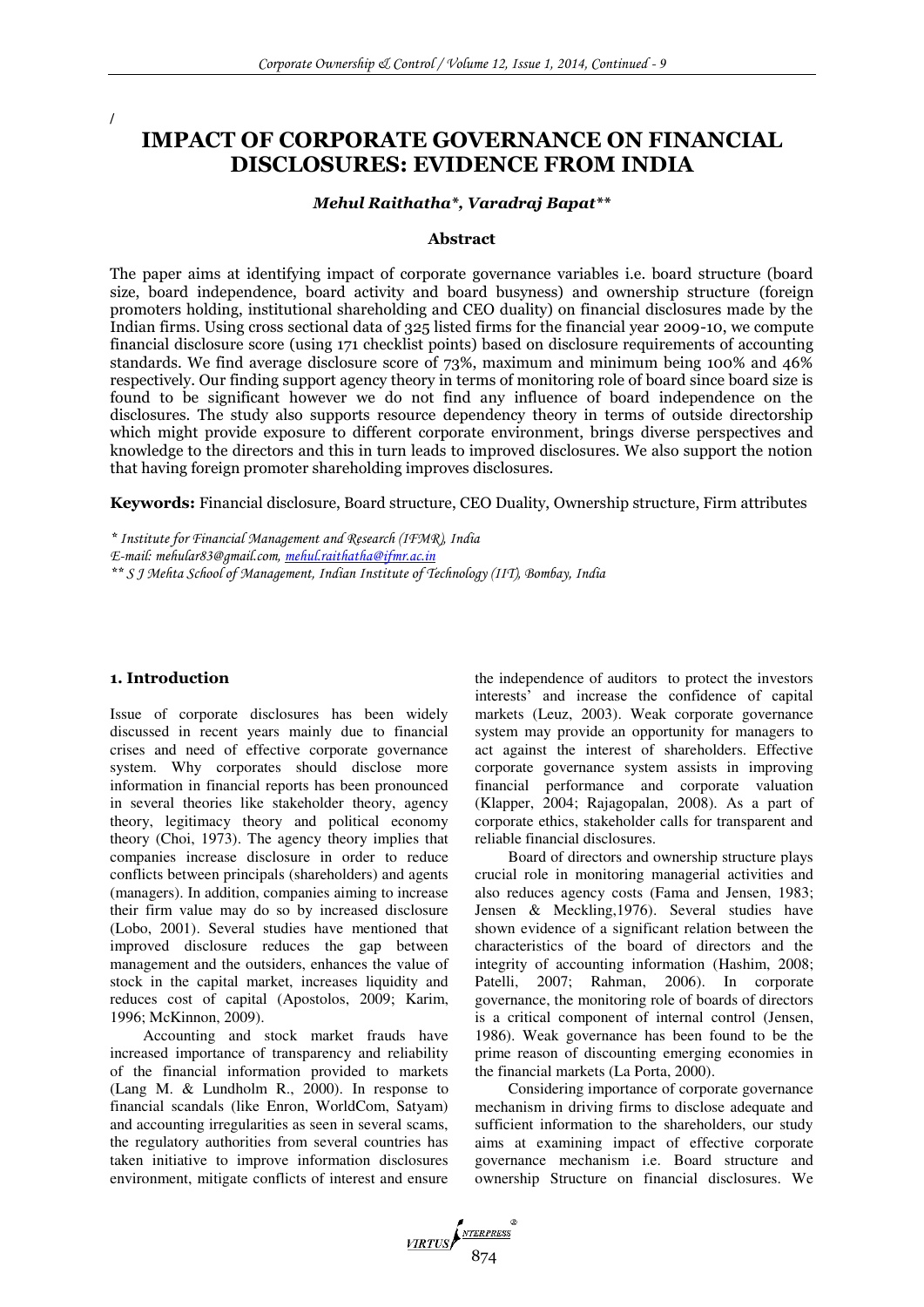focus on India as it is one of the largest emerging economies and we hope that results will also be applicable to other emerging economies as well.

The paper is motivated considering the fact that disclosures are important tool for communicating financial and non-financial information to the shareholders. It is the responsibility of the board to monitor the activities of managers. In India, Securities Exchange Board of India (SEBI) has recommended implementation of effective governance system for investors' protection to drive economic growth and development through investment in financial markets. When it comes to disclosures especially financial disclosures, several Accounting Standards (AS)/Generally Accepted Accounting Principles (GAAP) are prescribed by Institute of Chartered Accountants of India (ICAI) to be followed while preparing financial statements. Hence, an investigation of impact of effective corporate governance mechanism on financial disclosures would benefit not only the investors and other stakeholders but also to regulatory authorities for whom the study may act as feedback for existing regulatory environment.

We aim to contribute to the existing literature in several ways. First, several studies have focused on effective corporate governance mechanism through board monitoring and independence and its association with financial performance (Baysinger, 1985; Bhagat, 2008; Coles, 2001; Erhardt, 2003; Hillman & Dalziel, 2003; Jackling, 2009) and Corporate Social Responsibility (CSR) disclosures (Roshima Said et. al., 2009). However there is limited focus on impact of corporate governance on disclosure policy of the firms. Our study focuses on impact of corporate governance mechanism i.e. board structure and ownership structure on financial disclosures considering disclosure requirements of Accounting Standards/GAAP in India. We prepare checklist/questionnaire of 171 points (considering accounting standards disclosure) as a part of our disclosure index which enables us to examine the extent of financial disclosures. Second, most of the studies related to disclosures and corporate governance have focused on developed countries there is limited work done in emerging market context (especially linking corporate governance with disclosures). Our study may help to understand impact of corporate governance on disclosure environment in emerging market context since Indian corporate environment is one of the largest amongst emerging economies. Finally, earlier studies that focused on impact of disclosures on governance considered either voluntary disclosures or specific financial statements disclosers (Chen, 1998; Forker, 1992; L.L. Eng, 2003; Simon S.M Ho, 2001; Nazli A. Mohd Ghazali, 2008), whereas we focus on all the disclosures that are laid down by Indian Accounting Standards to determine the level of disclosure for each firm.

The paper is organized as follows: Section 2 provides overview of financial reporting and corporate governance environment in India. Section 3 discusses related literature on board structure, ownership structure and financial disclosures and lay down hypothesis of the study. Section 4 mentions data selection process and methodology for data analysis. Section 5 narrates results and discusses output. Section 6 provides concluding remarks.

## **2. Financial Reporting and Corporate Governance in India**

In India, financial reporting and disclosure requirements are mainly governed by Companies Act and Institute of Chartered Accountants of India (ICAI) whereas corporate governance requirements come from Securities Exchange Board of India (SEBI). In this section we shall discuss regulatory requirements about financial reporting and corporate governance in Indian context.

# *2.1 Financial reporting and disclosures*

Financial reporting is the communication of financial information of an enterprise to the stakeholders. Within a corporate context, financial reporting includes set of accounting statements which includes Balance Sheet, Income Statement and Cash Flow Statement. These statements are also required to fulfil statutory requirements of various regulatory authorities. Other financial statements prepared by companies based on the requirements are<br>Consolidated Financial Statements. Segment Statements, Segment Reporting, Environmental reporting etc.

The Companies Act, 1956 lays down the detailed provisions regarding the maintenance of books of accounts and the preparation and presentation of annual accounts. The Act also prescribes the mechanism for issuance of accounting standards.

ICAI is a statutory body having the mandate to regulate and develop the financial accounting and auditing professions. For preparation and presentation of information in the financial statement ICAI issues Accounting Standards which are reviewed and notified by National Advisory Committee on Accounting Standards (NACASA). Chartered Accountant, acting as Statutory Auditor certifies the financial statements of the companies. An unqualified/clean audit report assures the users that information contained in the annual accounts is reliable.

## *2.2 Corporate Governance Mechanism*

The focus on issues of Corporate Governance has gained momentum in Indian Corporate Sector in the past decade. In 1991, the Indian Government enacted a series of reforms aimed at general economic

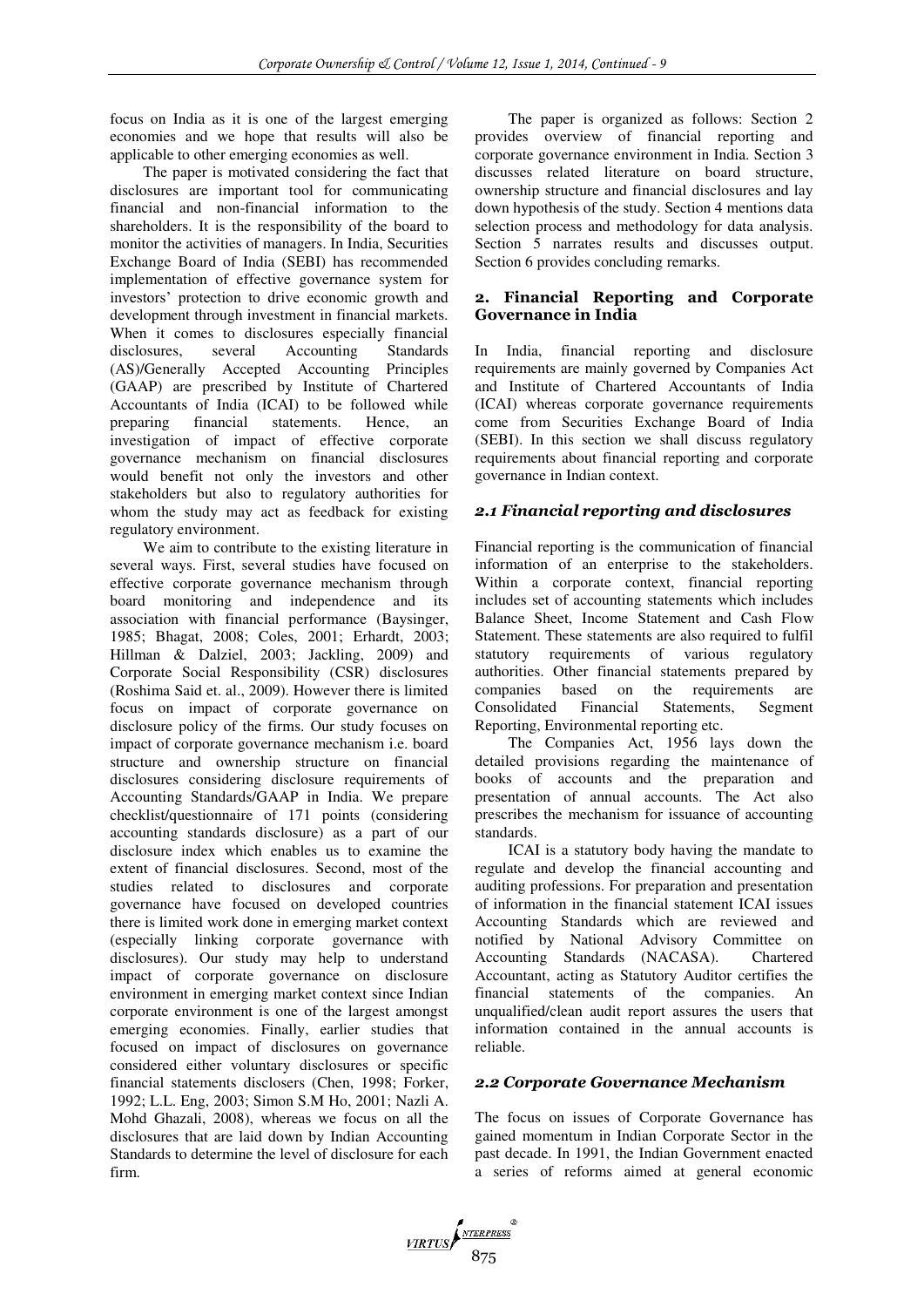liberalization. The Securities and Exchange Board of India (SEBI), India's securities market regulator was formed in 1992. It issues guidelines and monitor corporate in the issuance of capital and transfer of securities, in addition to all intermediaries and persons associated with securities market. Listed corporations are required to comply with various provisions of SEBI and submit financial statements and reports from time to time. In addition to this SEBI plays important role of acting as a supervisory body to implement corporate governance requirements. In the year 2000, it has issued Clause 49 which sets out the detailed requirements of compliance to corporate governance principles.

The first major initiative was undertaken by the Confederation of Indian Industry (CII), India's largest industry and business association, which came up with the first voluntary code of corporate governance in 1998. Focusing mainly on Anglo-Saxon Model of Corporate Governance, CII drew up a voluntary Corporate Governance Code. The first draft of the code was prepared by April 1997, and the final document titled "Desirable Corporate Governance: A Code",<sup>1</sup> was publicly released in April 1998. It was voluntarily adopted by few companies.

The second major corporate governance initiative in the country was undertaken by SEBI. In early 1999, it set up a committee<sup>2</sup> under Kumar Mangalam Birla<sup>3</sup> to promote and raise the standards of good corporate governance. The committee focused on improving board structure and functioning along with improved disclosures to shareholders. SEBI accepted the recommendations of the Birla Committee and made it a statutory requirement under clause 49 of the Listing Agreement of the Stock Exchanges.

Afterwards, Naresh Chandra Committee (2002) was formed by Ministry of Corporate Affairs (MCA) which recommended about independent auditing, non-audit services provided by auditors, independent directors etc. In the wake of the Enron scandal and the adoption of the Sarbanes-Oxley Act in the United States, SEBI formed the Narayana Murthy Committee in order to evaluate the existing corporate governance requirements. The committee in its report submitted in 2003 suggested requirement of audit committee, independence of the board, training for directors etc. After Satyam scandal (2009) which was mainly due to board failure and financial irregularities regulators and industry groups started further reforms in corporate governance requirements. SEBI along with CII issued major recommendations like appointment of Chief Finance Officer (CFO) by audit committee, rotation of audit partner, appointment of remuneration committee, performance evaluation of directors etc.

# **3. Literature Review and Hypothesis Development**

The impact of corporate governance and ownership structure on financial disclosures is driven by several theoretical foundations. Agency theory is one of the foremost theories dealing with disclosure and governance and it mentions about conflict of interest between shareholders (principals) and managers (agents) due to separation of ownership and management. Jensen and Meckling (1976) mentioned that since managers do not own resources they may create "Moral Hazard" because they would try to hide their inefficiency to avoid loss of rewards linked to their performance. To monitor agents, principals would call for effective corporate governance mechanism and adequate disclosure of information. Resource dependence view of corporate governance suggests that board of directors provides essential resources through their expertise and linkages to other firms and institutions (Hillman A. J., 2003; Pfeffer, 1972). This may encourage board to disclose relevant information to the shareholders. Signalling theory indicates that information asymmetry between a company and the investors causes adverse selection. To avoid this situation, companies disclose information voluntarily, providing signals to the market (Watts, 1986). Political process theory suggests that regulators make decisions based on the information disclosed by firms (Watts, 1986). This may also lead to study the impact of corporate governance mechanism (enforced by regulators) on disclosure policy of firms. Higher information disclosure is expected to justify a firm's large profits and thus avoid legal obligations (Giner, 1997; Lang and Lundholm, 1993). Political costs and the competitive environment also influence the level of information disclosed in an industry (Mora and Rees, 1998).

Considering theoretical foundations and related literature we construct hypothesis which are explained along with the literature discussion for each variables considered in the study.

## *3.1 Financial Disclosure*

Agency costs are frequently cited as an explanation of why companies may disclose financial information (Chow, 1987; Hossain M. and Adams M., 1995). Such disclosures assist principals to monitor the activities of their agents (Jensen & Meckling, 1976).

Owusu Ansah (1998) defines adequate disclosure as the extent (no. of items) to which mandated applicable information is presented in annual reports of companies and the degree of intensity by which a company discloses those items in its annual report. Cerf (1961) studied the corporatespecific attributes which determines the extent of disclosure and observed that significant differences in disclosure appeared to be a function of a variety of

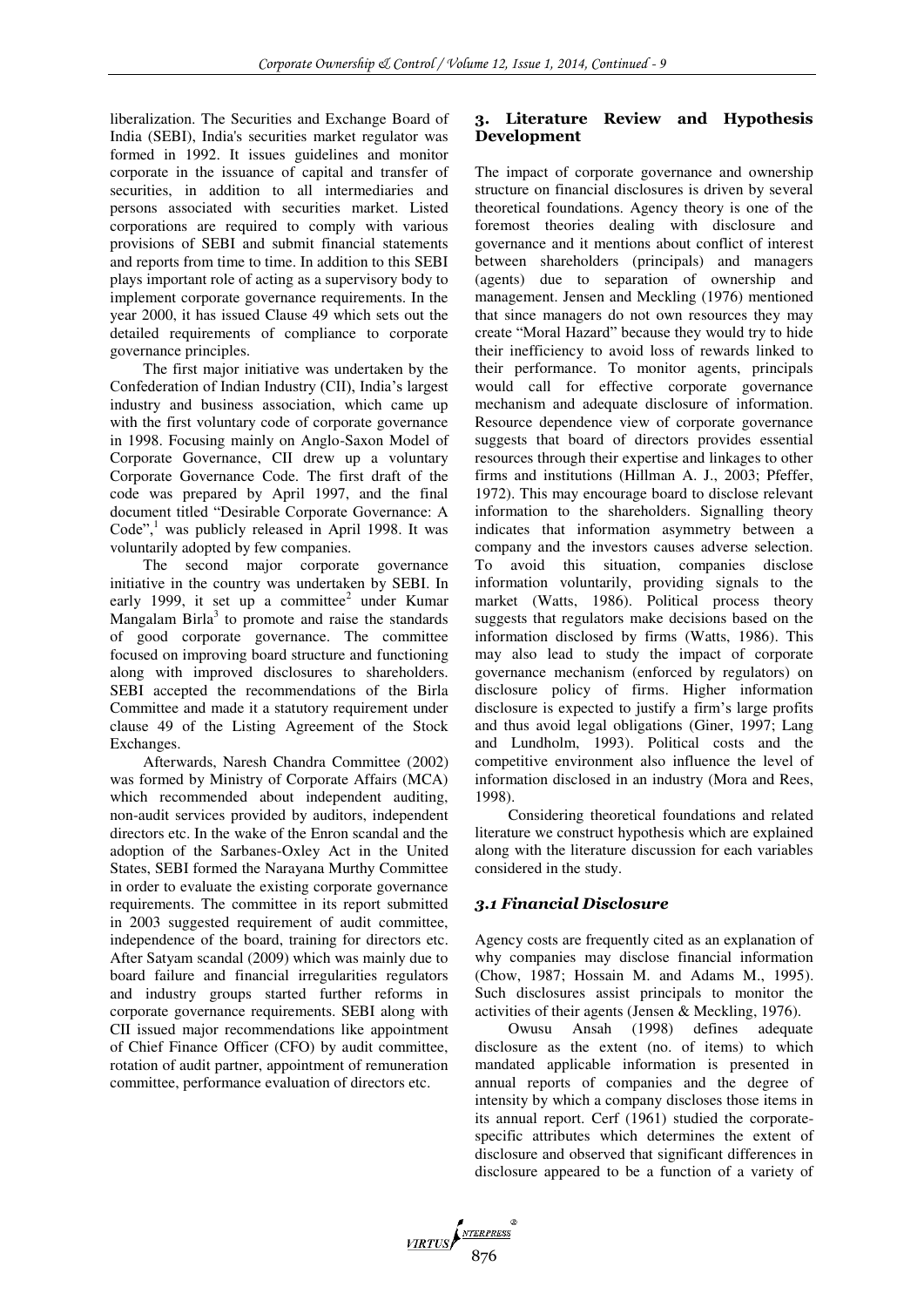corporate-specific attributes including asset size, number of shareholders, and profitability. Buzby (1974) measured the disclosure of 39 selected informational items in the annual reports of 88 small and medium sized companies and concluded that the companies should give due consideration to information needs of the users of financial statements while deciding on the items to be included in the annual reports.

Seshan (1980) carried out a survey of the financial reporting practices followed by 200 public limited companies in India and concluded that many companies were not disclosing the accounting policies and the supplementary financial statements in their annual reports and laid emphasis on the inclusion of these statements in the annual reports.

Singhvi and Desai (1971) studied the association between disclosure of certain informational items and the company characteristics, such as asset size, number of stockholders, listing status, CPA firms, rate or return and earnings margin taking a sample of 100 listed and 55 unlisted US companies for the year 1965-66. They concluded from their study that extent of disclosure was lower for unlisted companies and the disclosure was positively associated with total assets, number of shareholders, CPA firm, and earnings margin. Several studies have argued that while disclosure may be mandated by regulatory bodies, sizeable scope remains in determining what information is actually provided (Wallace, 1980; Lang and Lundholm, 1993).

Nangia (2005) examined the disclosure practice of 10 Indian companies and 10 Multinational Corporations operating in India from 1992 to 2001. She studied the association between the extent of disclosure (index of 106 items) and certain company characteristics like size, profitability and type of industry. She found that while there is no association between the extent of disclosure and size and profitability of companies in both groups, type of industry has a significant association with the extent of disclosure.

In this paper Financial Disclosures are used as dependent variable considering the Disclosure score computed through disclosure questionnaire/checklist (171 points) prepared from disclosures required by each accounting standards.

## *3.2 Board Structure*

Effective corporate governance mechanism is always designed to felicitate monitoring role of directors (Jensen,1986). Several studies have focused on size of the board, presence of independent directors in the board, frequency of board meetings as effective criteria to monitor board activities. Well-functioning board may also lead to better quality disclosure.

We consider following variables as proxy variables for board structure.

#### *Board Size*

Size of the board plays important role in monitoring the activities of managers. Large size of the board may provide better supervision and high quality corporate decisions (Pearce, 1992). Small sized board may affect the level and extent of monitoring (Davila, 2009; Ferraz, 2011). Large board may also bring in more expertise and knowledge which may be useful to financial reporting practices.

In India, as per The Companies Act a minimum of three and maximum of 15 directors are prescribed on the board. It permits more than 15 directors after passing a special resolution.

Considering the importance of board on improving quality of financial reporting and disclosures we propose following hypothesis.

*H1:* The size of the Board of Directors is positively associated with financial disclosures.

#### *Board Independence*

Several studies in corporate governance literature have discussed about role of independent directors in improving financial reporting and disclosure quality. Fama and Jensen (1983) and Leftwich (1981) mentioned that independent directors in the board will be more effective to control mangers and improve disclosures. Independent directors are always considered as a tool for monitoring management behaviour (Rosenstein, 1990) and they may improve disclosure of information. Forker (1992) reported that a higher percentage of outside directors on boards enhanced the monitoring of the financial disclosure quality and reduced the benefits of withholding information.

In India, the Clause 49 of the Listing Agreement mandates that for listed companies, where the chairman is an executive director (ED) or a promoter, the board should have at least 50% independent directors (IDs) and Where the Chairman of the Board is a non-executive director, at least one-third of the Board should comprise of independent directors.

Considering the monitoring and control function of independent directors we present following hypothesis.

*H2:* The proportion of Independent directors on the board is positively associated with financial disclosures.

### *Board Activeness*

Board monitoring role also depends upon its activeness. Number of meeting during financial year is one of the important determinants of its activeness. Monitoring function of board gets affected if they do not meet or meet only few times (Menon, 1994). Previous studies from Adams (2003) and Garcia Lara et. al. (2009) among others supported that no. of meetings can be considered as proxy for board

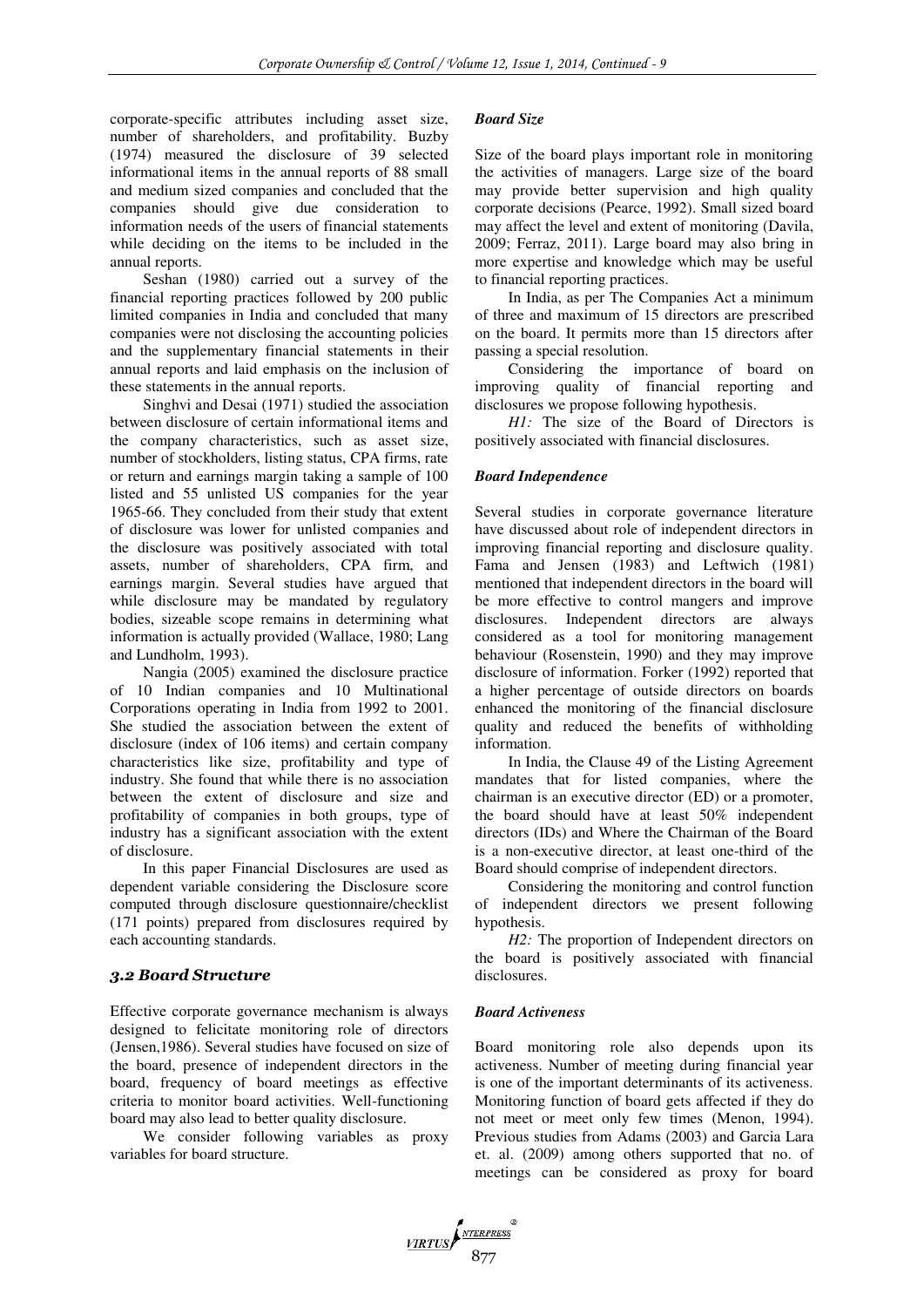monitoring. Active board is also expected to work towards safeguarding interest of shareholders and making the financial reporting process more transparent.

In India, the Companies Act and SEBI Listing Agreement prescribe a minimum of four board meetings a year. Considering the positive impact of board activeness on disclosure we present following hypothesis.

*H3:* Board activeness (No. of board meetings) is positively associated with financial disclosures.

### *Board Busyness*

Directors are allowed to act on board of several companies. Multiple directorships may signal talent superiority and expertise in bringing different exposure to the board. They may generate benefits as they have many networks and access to the resources (Pfeffer, 1972). This is also supported by reputation hypothesis (Fama and Jensen, 1983; Jensen M.,1986). There is also alternate view that multiple directorships may compromise on commitment and quality of monitoring and in turn adversely affect the whole purpose of corporate governance. This view is supported by Lipton et. al. (1992) who argued about compromise on commitment and Beasley (1996) who documented about relation between multiple directorship and financial statement fraud.

In India, The Companies Act limits the maximum number of outside directorship for all directors to 10 public companies, and 20 in all.

Considering that outside directorship brings expertise and resource dependence theory view we expect positive impact on financial disclosure and set following hypothesis.

*H4:* Board busyness (No. of outside directorship) is positively associated with financial disclosures.

## *3.3 Ownership Structure and Leadership*

Various aspects of ownership structure like Government ownership, foreign ownership, Institutional ownership have been considered in previous studies. Separation of ownership and control has been responsible for agency conflicts (Jensen and Meckling, 1976). It has also been observed that potential of agency problem is sever when shares are widely held as compared to when they are in the hands of few (Fama and Jensen, 1983). The type of board leadership and role of Chief Executive Officer (CEO) can also influence disclosure policy of of ownership distribution and CEO leadership we propose following hypothesis.

### *Proportion of Institutional Shareholdings*

Due to higher ownership stake, institutional shareholders may influence the decision making of board. They may even encourage higher disclosures in the financial statements. Carson (1997) studied listed companies in Australia and found a significant positive relationship between the percentage ownership by institutional investors and voluntary disclosure of corporate governance practices. Bushee (2000) reported a significant positive association between institutional shareholdings and corporate disclosures measured by the Association for Investment Management and Research (AIMR). Barako (2006) studied listed companies from Kenya and documented significant relation between institutional shareholdings and corporate voluntary disclosures.

Considering the role of Institutional investors to monitor board activities and in turn influence disclosures, we propose following hypothesis.

*H5:* Higher proportion of institutional ownership is positively associated with financial disclosures.

### *Proportion of Foreign Promoter Shareholdings*

Companies with foreign promoter holding may also have to comply with financial reporting requirements from several regulators which may improve their disclosure practices. Foreign shareholding can play an important role in improving disclosures. Haniffa (2002) found a significant positive relationship between the proportion of foreign ownership and the level of voluntary disclosure by listed companies in Malaysia. Singhvi (1968) found that Indian companies with higher foreign ownership of stock presented higher quality disclosure than locally owned companies. Barako et. al. (2006) also reported significant relation between institutional shareholdings and corporate voluntary disclosures for Kenyan listed companies.

Considering the important role of foreign promoters in improving disclosures we test following hypothesis.

*H6:* The proportion of foreign promoter holding is positively associated with financial disclosures.

## *CEO Duality*

Chairman of board and Chief Executive Officer (CEO) of a company play major role in the decision making of the firm. It has always been a question whether dual leadership role (chairman and CEO) in the hand of one person is beneficial for effective corporate governance mechanism. According to agency theory, the combined functions may weaken the boards' most important function of monitoring, disciplining and compensating senior managers. It also leads to managerial opportunism due to control of CEO over board decisions. Forker (1992)

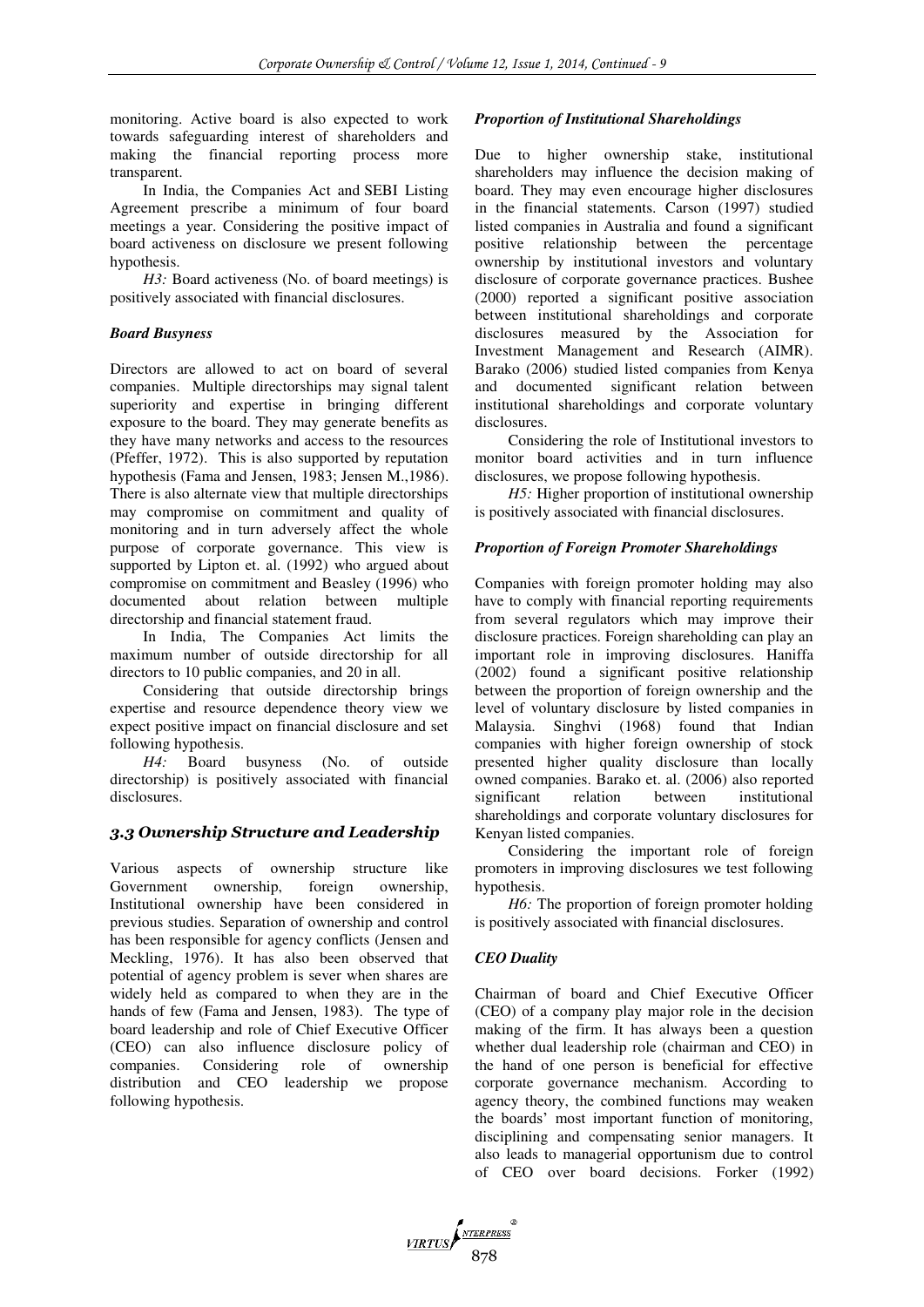empirically studied the relationship between corporate governance and disclosure quality, and presented evidence and reported a negative relationship between disclosure quality and "dominant personality" (measured as board chair and CEO combined). Even Fama and Jensen (1983) reported that CEO duality "signals the absence of separation of decision management and decision control".

Considering the possible compromise on governance by the firm with dual role in the hand of one person, we propose following hypothesis.

*H7: CEO Duality is negatively associated with financial disclosures.*

## *3.4 Firm Attributes as control variables*

It has been reported in several studies that disclosure practices of a firm is driven by several firm characterists. Considering the previous literature findings about impact on firm characterists on disclosure practice we consider firm size, profitability, leverage, age and audit quality as control variables.

Size of a firm is assumed to positively affect the level of disclosure in the financial statements. Since cost of generating and disseminating information is higher, larger firms may be able to easily bear the cost. They have necessary resources and expertise to generate information. In the prior research, size has been found to be a significant factor in explaining the differences in the extent of disclosure (like Cooke T E, 1992, Joshi and Mudhahki, 2001 and Singhvi and Desai, 1971). Chow (1987) argued that agency costs increases with firm size and hence adequate disclosures help to mitigate the cost of agency conflicts. We consider natural logarithm of total assets and market capitalization as proxy for size of a firm.

Corporate profitability normally affects the financial disclosure positively as suggested by prior research regarding the association between the profitability and level of disclosure (Belkaoui A and Kahl, 1978; Singhvi and Desai, 1971 and Wallace R S O et. al., 1994). Profitable firms will be able to bear the cost of disclosure and would also like to continue its image amongst stakeholders. We consider return on assets (ROA) as measure of profitability.

Disclosure of information is also beneficial for the firm that uses debt as a source of finance to maintain trust and confidence amongst creditors. Lenders are likely to force the firms to disclose more. Several studies have found the relationship between leverage and the extent of disclosure is expected to be positive (Bradbury, 1992 and Jensen and Meckling, 1976). However others did not find any association between leverage and disclosure (Carson, 1997; Hossain M. and Adams M., 1995). We use debt to total capital employed (Debt + Equity) ratio in the present study as measure of leverage.

Older companies are generally expected to disclose more information since they are established in the market. Younger firms may suffer from competitive disadvantage while disclosing information. Older firms also have expert and trained manpower. Disclosure may even improve with passage of time. Owusu Ansah (1998) mentioned that older firms are in a better position to bear the cost of disclosures. We consider natural logarithm of age.

Craswell et. al. (1992) and De Angelo (1981) indicated that large auditors are likely to provide higher quality audit services to their clients because they are not economically dependent on specific client and they are also more concerned about reputation loss in case of audit failures, compared with small auditors. Several studies have documented relationship between auditor size and disclosures (Ahmed and Nicholls, 1994; Singhvi and Desai, 1971). Audit firm size is considered as dummy variable and assigned 1 if company is audited by Big  $4$  Auditors<sup>4</sup> and  $0$  if audited by other audit firm.

## **4. Data and Methodology**

## *4.1 Data and Sample*

Companies listed in India with BSE (Bombay Stock Exchange Ltd.) are chosen for study. Established in 1875, BSE Ltd. is Asia's first Stock Exchange and one of India's leading exchange groups. About 5000 companies are listed on BSE. Financial companies (about 800) like banking companies are excluded since the regulatory and disclosure requirement are different for these companies. A random sample of 400 companies was selected from the non-financial companies listed with the BSE for the financial year 2009-10. Due to non-availability of annual reports and other data, 75 companies could not be considered from the randomly selected sample. Final sample consisted 325 companies representing different industrial sectors. The sample represented about 8% of the total listed non-financial companies with BSE. Following Table 1 provides summary of industry representation by the sample companies.

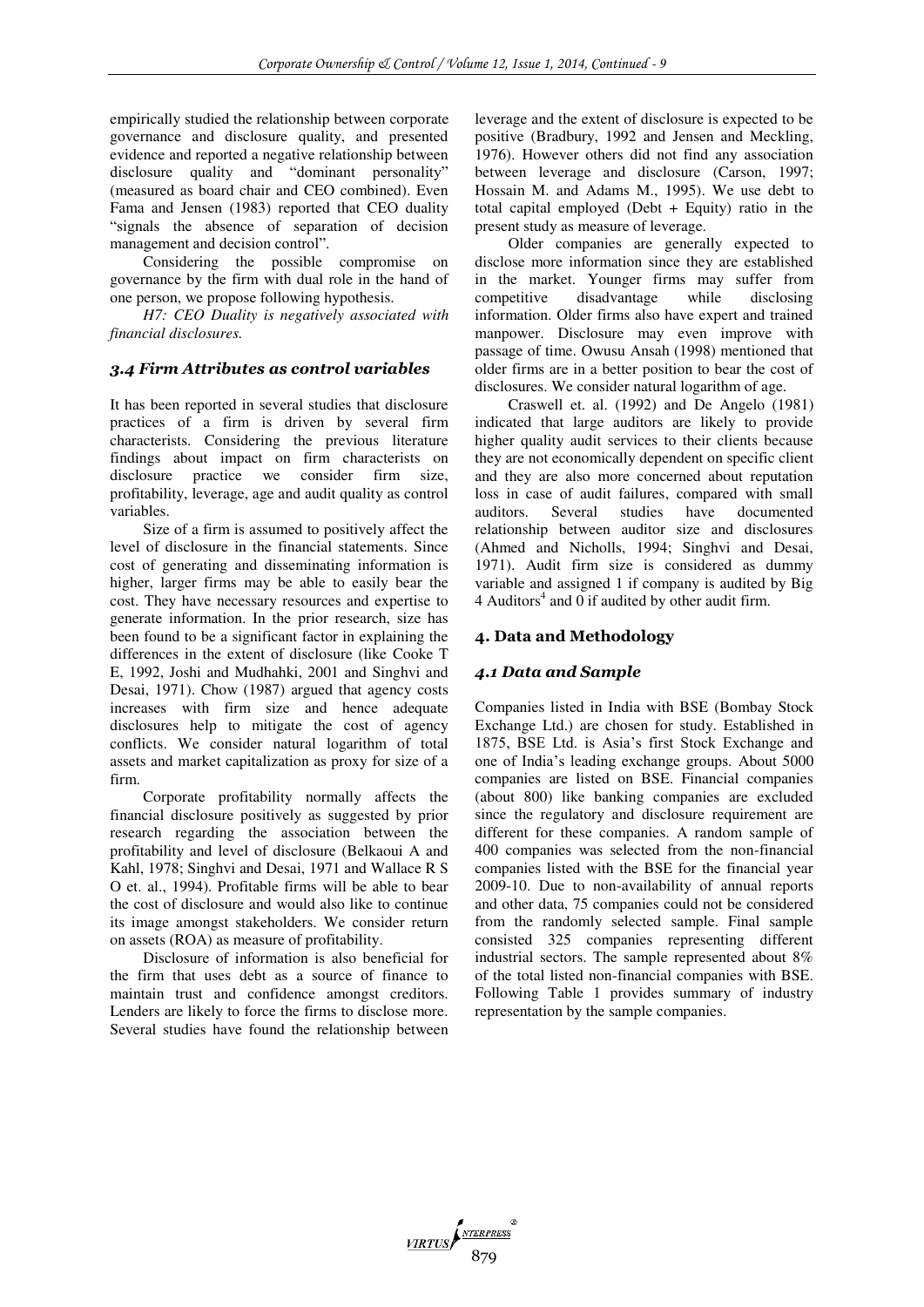|                              | No. of Non - Financial companies<br><b>Listed with BSE</b> |            | No. of Non - Financial Companies In<br>the Sample |            |  |  |
|------------------------------|------------------------------------------------------------|------------|---------------------------------------------------|------------|--|--|
| <b>Nature of industry</b>    | <b>No. of Companies</b>                                    | % of Total | <b>No. of Companies</b>                           | % of Total |  |  |
| Food and Agro                | 312                                                        | 7.27%      | 19                                                | 5.85%      |  |  |
| Textile                      | 403                                                        | $9.39\%$   | 21                                                | $6.46\%$   |  |  |
| Chemical and Chemical        | 642                                                        | 14.96%     | 45                                                | 13.85%     |  |  |
| Products                     |                                                            |            |                                                   |            |  |  |
| <b>Consumer Goods</b>        | 130                                                        | $3.03\%$   | 8                                                 | 2.46%      |  |  |
| <b>Construction Material</b> | 134                                                        | 3.12%      | 14                                                | $4.31\%$   |  |  |
| Metal<br>Metal<br>and        | 311                                                        | 7.25%      | 24                                                | 7.38%      |  |  |
| Products                     |                                                            |            |                                                   |            |  |  |
| Machinery                    | 294                                                        | $6.85\%$   | 23                                                | 7.08%      |  |  |
| Transport                    | 142                                                        | $3.31\%$   | 15                                                | $4.62\%$   |  |  |
| Diversified                  | 76                                                         | $1.77\%$   | 7                                                 | 2.15%      |  |  |
| Services<br>(Other<br>than   | 1372                                                       | 31.97%     | 75                                                | 23.08%     |  |  |
| Financial)                   |                                                            |            |                                                   |            |  |  |
| Construction<br>and Real     | 270                                                        | $6.29\%$   | 23                                                | 7.08%      |  |  |
| Estate                       |                                                            |            |                                                   |            |  |  |
| Mining                       | 38                                                         | $0.89\%$   | $\overline{2}$                                    | $0.62\%$   |  |  |
| Electricity                  | 31                                                         | $0.72\%$   | 4                                                 | 1.23%      |  |  |
| Misc. Manu.                  | 136                                                        | $3.17\%$   | 45                                                | 13.85%     |  |  |
| Total                        | 4291                                                       | 100.00%    | 325                                               | $100.00\%$ |  |  |

**Table 1.** Industry Classification of Sample Companies

Though companies may disclosure information in variety of ways, the annual report is considered as most effective and reliable source of information. Annual report is an authentic document as it is audited and submitted to various regulatory authorities. We have collected information related to financial disclosures and corporate governance variables from annual report. The data for the study has been collected from Annual report of individual company for the year ended  $31<sup>st</sup>$  March 2010. In order to extract the information items, financial and non–financial items of the annual reports were considered. This included reports of directors, report of auditors, corporate governance report, statement of accounting policies, profit and loss account, balance sheet, statement of cash flows, notes to the accounts.

Data about firm characteristics like size, profitability, leverage is collected from PROWESS database maintained by the Centre for Monitoring Indian Economy (CMIE). The dataset provides comprehensive firm level information about the financial statements such as balance sheet (total assets, current assets, total debt and liabilities),

income statement (sales, expenditures and taxes), and cash flow statement.

#### *4.2 Construction of Disclosure Checklist/Questionnaire to Compute Disclosure Score*

Out of 32 Accounting Standards (AS) issued by ICAI, as applicable to the companies as on  $31<sup>st</sup>$  March 2010, all the 29 mandatory AS are considered for the purpose of present study. These Accounting Standards are required to be followed by every listed company and therefore its applicability is not dependent on nature of industry. Some of them are not applicable to financial companies however it does not affect the study as our sample includes only non-financial companies. On the basis of disclosures requirements of accounting standards a questionnaire consisting of 171 items of disclosures has been prepared. The disclosures requirements have been broken down carefully into 171 items to ensure that they can be answered objectively. Following Table 2 provides no. of points considered from each Accounting Standard.

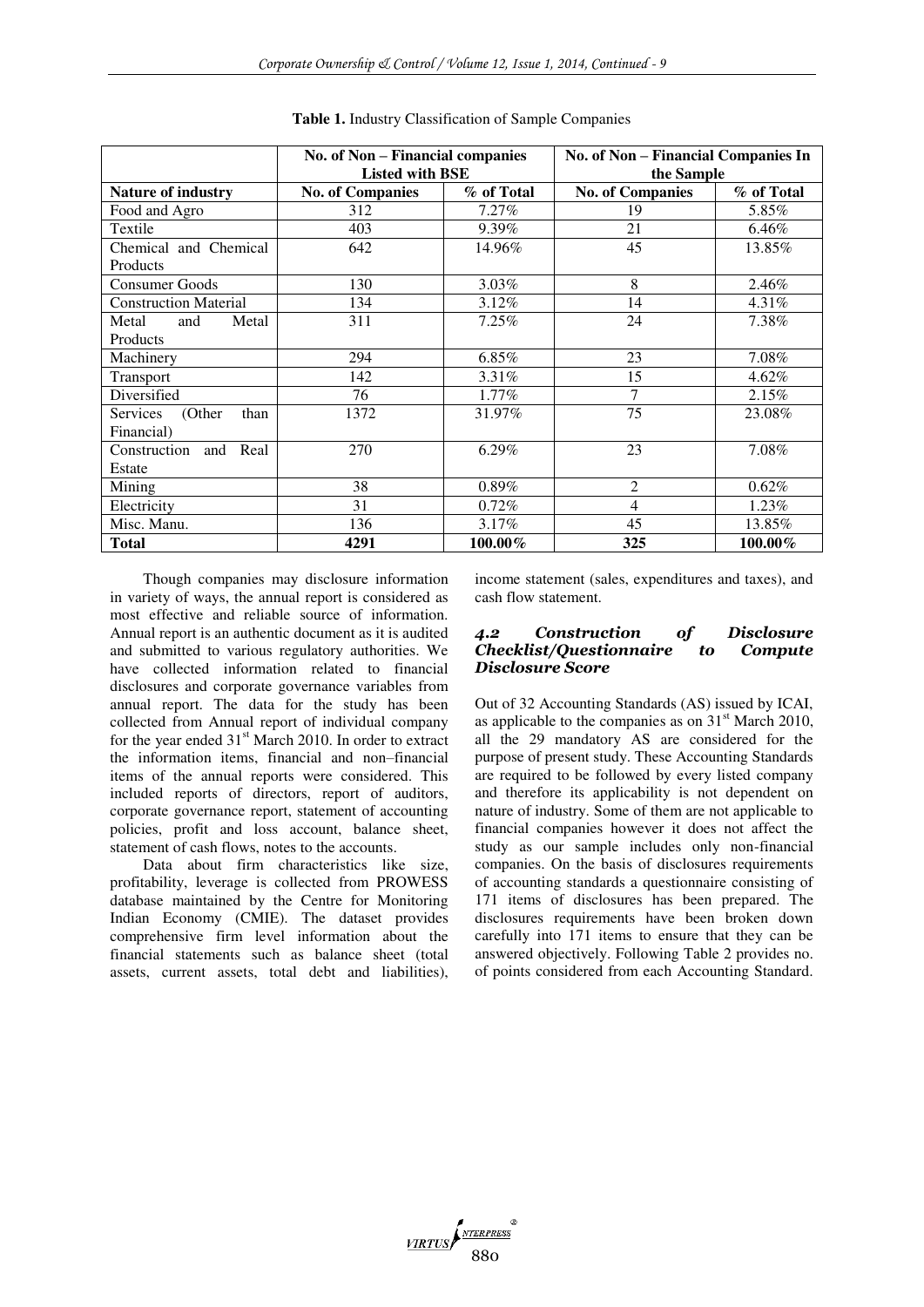| No.                | <b>Name of Standard</b>                                                         | No. of<br><b>Disclosures</b> |
|--------------------|---------------------------------------------------------------------------------|------------------------------|
| $AS-1$             | Disclosures of accounting policies                                              | $\mathfrak{2}$               |
| $AS-2$             | Valuation of inventories                                                        | 3                            |
| $AS-3$             | <b>Cash Flow Statements</b>                                                     | $\overline{7}$               |
| $AS-4$             | Contingencies and Events Occurring After the Balance Sheet Date                 | $\overline{2}$               |
| $AS-5$             | Net Profit or Loss for the Period, Prior Period Items and Changes in Accounting | $\overline{2}$               |
|                    | Policies                                                                        |                              |
| $AS-6$             | Depreciation Accounting                                                         | 7                            |
| $AS-7$             | <b>Construction Contracts</b>                                                   | 3                            |
| $AS-8$             | Research and Development (Withdrawn and included in AS 26)                      | $\boldsymbol{0}$             |
| $AS-9$             | Revenue Recognition                                                             | $\overline{2}$               |
| $AS-10$            | <b>Accounting for Fixed Assets</b>                                              | 6                            |
| $AS-11$            | The Effects of Changes in Foreign Exchange Rates                                | 6                            |
| $AS-12$            | Accounting for government grants                                                | $\overline{4}$               |
| $AS-13$            | Accounting for investments                                                      | $\overline{8}$               |
| $\overline{A}S-14$ | <b>Accounting for Amalgamations</b>                                             | $\overline{9}$               |
| $AS-15$            | Accounting for Employee Benefits                                                | 13                           |
| $AS-16$            | <b>Borrowing Costs</b>                                                          | $\overline{2}$               |
| <b>AS</b> 17       | Segment reporting                                                               | 11                           |
| $AS-18$            | <b>Related Party Disclosures</b>                                                | 8                            |
| $AS-19$            | Leases                                                                          | 16                           |
| $AS-20$            | <b>Earnings Per Share</b>                                                       | 5                            |
| $AS-21$            | <b>Consolidated Financial Statements</b>                                        | $\overline{3}$               |
| $AS-22$            | Accounting for Taxes on Income                                                  | 3                            |
| $AS-23$            | Accounting for Investments in Associates in Consolidated Financial Statements   | $\overline{6}$               |
| $AS-24$            | <b>Discontinuing Operations</b>                                                 | 11                           |
| $AS -$             | <b>Interim Financial Reporting</b>                                              | 11                           |
| 25                 |                                                                                 |                              |
| $AS-26$            | <b>Intangible Assets</b>                                                        | 3                            |
| $AS-27$            | Financial Reporting of Interests in Joint Ventures                              | $\tau$                       |
| $AS-28$            | <b>Impairment of Assets</b>                                                     | 5                            |
| $AS-29$            | Provisions, Contingent Liabilities and Contingent Assets                        | $\overline{6}$               |
|                    | <b>Total</b>                                                                    | 171                          |

**Table 2.** No. of Disclosers considered as per the requirements from each Accounting Standard

Disclosure index has been computed by unweighted approach because each item of disclosure is equally important. It also reduces subjectivity and it provides a neutral assessment of items. On the questionnaire, each item is given weightage of 1 and coded as 1 if disclosed; and 0 if not disclosed and NA if not applicable. Complete annual report for each company is read in order to understand the nature and complexity of each company's operation and to form an opinion about the company before scoring the items.

Following is the formula for computation of Disclosure Score from Disclosure Questionnaire.

**DS:** Disclosure Score was computed by dividing total no. of disclosures made by a company with total no. of disclosures applicable for that company.

**DI** = Total No. of Disclosures Made / (Total Disclosures – Disclosures Not Applicable)

### *4.3 Explanatory Variables*

Explanatory variables used in the study are corporate governance attributes and firm attributes. Corporate governance variable included board structure variables i.e. board size  $(BO, SIZE)$ , proportion of independent directors  $(BO_{{\scriptscriptstyle \perp}}/ND)$ , no. of board meetings  $(BO\_ACT)$  and average outside directorship by directors  $(BO_BUSY)$  as well as ownership and leadership variables i.e. foreign promoter holding  $(FOR_HOLDING)$ , institutional ownership  $(INST HOLDING)$  and CEO duality (i.e. CEO is also chairperson at the same time)  $(CEO_DUAL)$ . Firm attributes used in the study as control variables are size of the firm  $(LOG\_TA)$ , profitability ( $ROA$ ), debt level  $(LEV)$ , quality of audit (Big 4/Non-big 4)  $(AUD_QUA)$  and age  $(LOG_AGE)$ . Following Table 3 explains the variables chosen for the study and source of information.

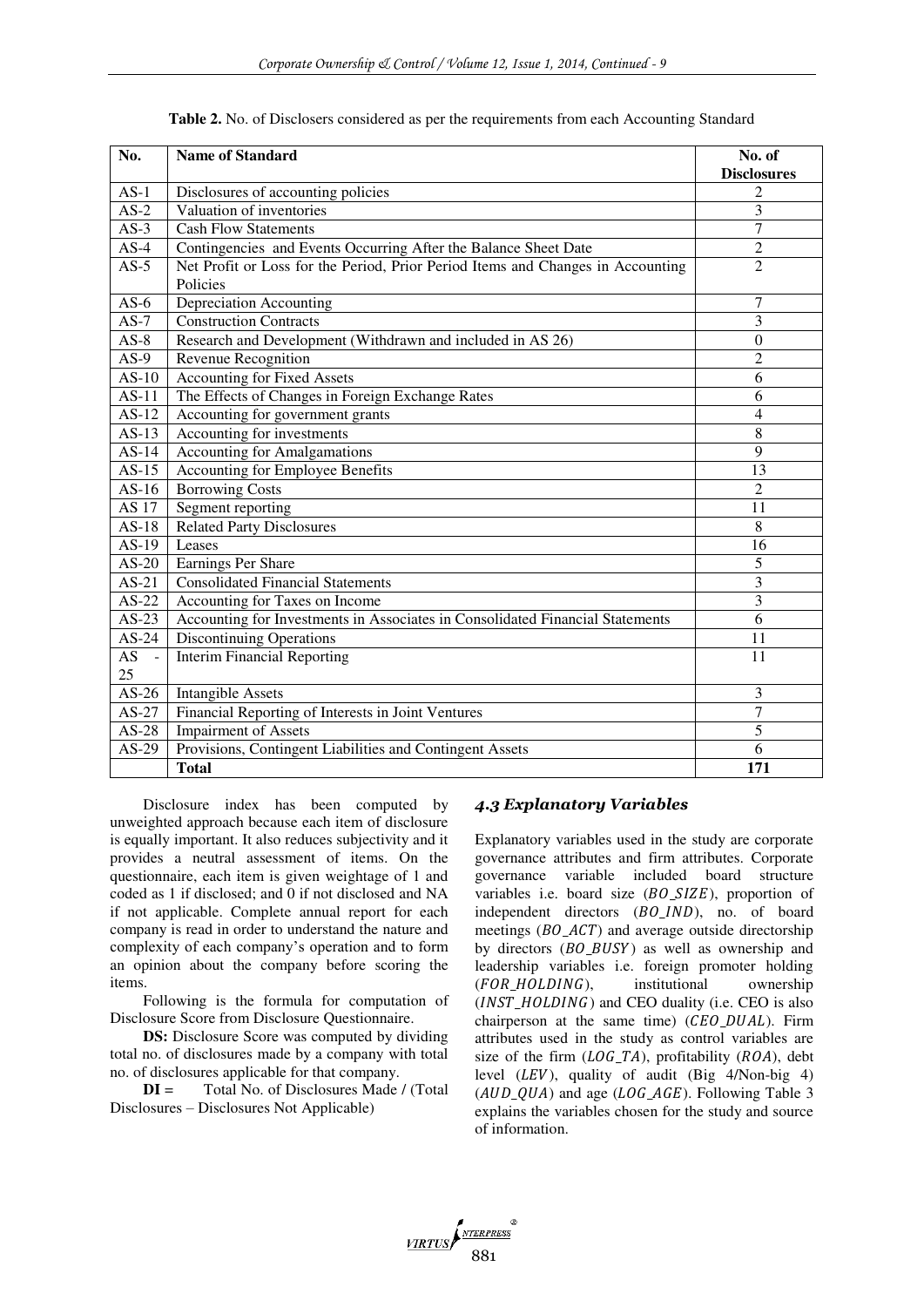| <b>Variables</b>             | <b>Explanation</b>                                                                                                                                                                                        | <b>Measurement</b>                                                                            | <b>Source</b>                                                  |
|------------------------------|-----------------------------------------------------------------------------------------------------------------------------------------------------------------------------------------------------------|-----------------------------------------------------------------------------------------------|----------------------------------------------------------------|
| <b>Dependent Variable</b>    |                                                                                                                                                                                                           |                                                                                               |                                                                |
| <b>DS</b>                    | Disclosure score measured through Disclosure<br>Checklist/Questionnaire (171 points) prepared<br>using disclosure requirements from Indian<br>Standards<br>Accounting<br>(29)<br>Accounting<br>Standards) | if<br>Disclosed<br>$\mathbf{1}$<br>$\Omega$<br>if<br>disclosed<br>not<br>NA if not applicable | Accounting<br>Standards issued<br>ICAI/Annual<br>by<br>Reports |
| <b>Explanatory variables</b> |                                                                                                                                                                                                           |                                                                                               |                                                                |
| <b>BO SIZE</b>               | Board Size <i>i.e.</i> no. of directors in the board                                                                                                                                                      | Natural logarithm of board<br>size                                                            | <b>Annual Reports</b>                                          |
| <b>BO IND</b>                | Board Independence <i>i.e.</i> no. of Independent<br>directors in the board                                                                                                                               | Proportion of Independent<br>Directors out of total board<br>size                             | Annual Report                                                  |
| <b>BO ACT</b>                | Activeness i.e. no. of meetings<br>Board<br>conducted by board in a financial year                                                                                                                        | Natural logarithm of board<br>meetings                                                        | Annual Report                                                  |
| <b>BO_BUSY</b>               | Outside<br>Busyness <i>i.e.</i> Average<br>Board<br>directorship by board members                                                                                                                         | Outside<br>Total<br>directorship/Board Size                                                   | <b>Annual Report</b>                                           |
| FOR HOLDING                  | Proportion of shares held by foreign promoters<br>shareholders                                                                                                                                            | $\%$<br>of Foreign promoter<br>Shareholding                                                   | <b>PROWESS</b>                                                 |
| <b>INST HOLDING</b>          | Proportion of shares held by Institutional<br>shareholders                                                                                                                                                | $\sigma$ f<br>Institutional<br>$\mathcal{O}_0$<br>Shareholding                                | <b>PROWESS</b>                                                 |
| <b>CEO DUAL</b>              | CEO Duality i.e. CEO is also a Managing<br>Director (MD)                                                                                                                                                  | 1 if CEO is also MD<br>0 otherwise                                                            | <b>Annual Report</b>                                           |
| LOG TA                       | Size - Total Assets of the firm                                                                                                                                                                           | Natural logarithm of Total<br>Assets                                                          | <b>PROWESS</b>                                                 |
| <b>ROA</b>                   | Profitability - Return on Assets                                                                                                                                                                          | Profit after tax/Total Assets                                                                 | <b>PROWESS</b>                                                 |
| <b>LEV</b>                   | Leverage i.e. level of Debt raised by the firm                                                                                                                                                            | Debt/Debt + Equity                                                                            | <b>PROWESS</b>                                                 |
| AUD OUA                      | Quality of Audit based on Audit firm size i.e.<br>Big 4/Non Big 4                                                                                                                                         | 1 if Audited by Big 4<br>$0$ if<br>Audited by Non-Big 4                                       | Annual Report                                                  |
| LOG AGE                      | Age i.e. no .of years since incorporation till<br>31.03.2010                                                                                                                                              | Natural<br>logarithm<br>of<br>company age                                                     | <b>PROWESS</b>                                                 |

|  |  |  | Table 3. Explanations of Variables considered for the study |  |  |
|--|--|--|-------------------------------------------------------------|--|--|
|  |  |  |                                                             |  |  |

## *4.4 Model Construction*

In order to determine the effect of Board Structure, Ownership and Leadership Structure and firm attributes on financial disclosures following models are used.

*Model 1* 

The relationship between financial disclosure score and board structure variables are tested (using firm attributes as control variables) using following model.

$$
DS = \alpha + \beta_1 BO\_SIZE + \beta_2 BO\_IND + \beta_3 BO\_ACT + \beta_4 BO\_BUSY + \beta_5 LOG\_TA + \beta_6 ROA + \beta_7 LEV + \beta_8 AUD\_QUA + \beta_9 LOG\_AGE + \varepsilon
$$
 (1)

#### *Model 2*

The relationship between financial disclosure score and ownership and leadership variables are tested (using firm attributes as control variables) using following model.

$$
DS = \alpha + \beta_1 FOR\_HOLDING + \beta_2 INST\_HOLDING + \beta_3 CEO\_DUAL + \beta_4 LOG\_TA + \beta_5 ROA + \beta_6 LEV + \beta_7 AUD\_QUA + \beta_8 LOG\_AGE + \varepsilon
$$
\n(2)

#### *Model 3*

The relationship between financial disclosure score, board structure, ownership variables and firm attributes are tested using following model.

 $DS = \alpha + \beta_1 BO\_SIZE + \beta_2 BO\_IND + \beta_3 BO\_ACT + \beta_4 BO\_BUSY + \beta_5 FOR\_HOLDING$  $+ \beta_6$ INST\_HOLDING  $+ \beta_7$ CEO\_DUAL  $+ \beta_8$ LOG\_TA  $+ \beta_9$ ROA  $+ \beta_{10}$ LEV +  $\beta_{11}$ AUD\_QUA +  $\beta_{12}$ LOG\_AGE +  $\varepsilon$ (3)

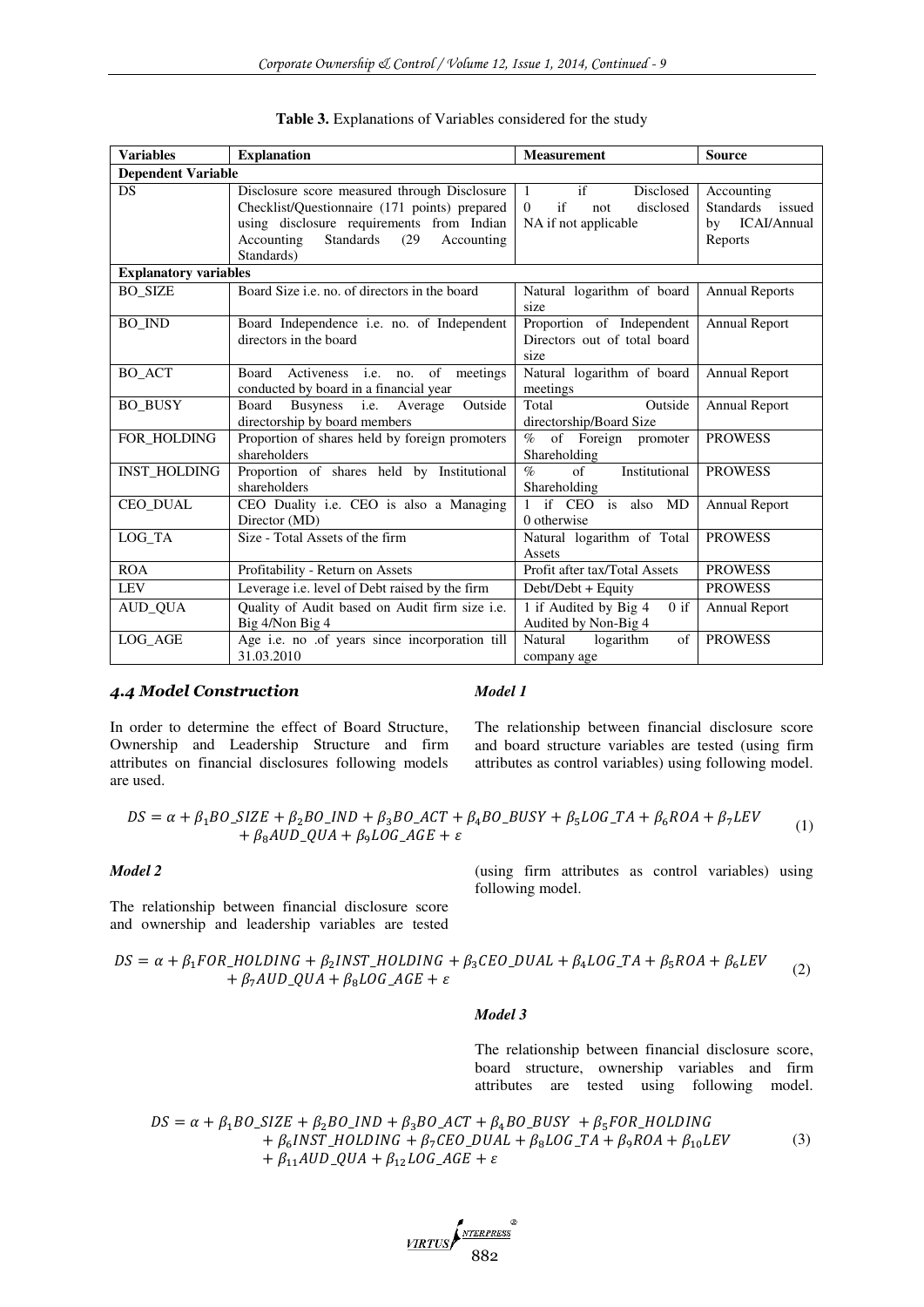## **5. Results and Discussions**

## *5.1 Descriptive Statistics*

Descriptive statistics of the variables considered in the study are provided in following Table 4:

|                              | <b>Maximum</b> | <b>Minimum</b> | <b>Mean</b> | <b>Std. Deviation</b> |
|------------------------------|----------------|----------------|-------------|-----------------------|
| <b>DS</b>                    |                | 0.46           | 0.73        | 0.18                  |
| <b>BO SIZE</b>               | 24             | 3              | 8.39        | 3.63                  |
| <b>BO IND</b>                | 12             |                | 4.23        | 1.76                  |
| BO ACT                       | 23             | 4              | 6.64        | 3.00                  |
| <b>BO BUSY</b>               | 15             | $\Omega$       | 3.14        | 3.45                  |
| FOR HOLD                     | 89.48          | $\Omega$       | 5.40        | 15.89                 |
| <b>INST HOLD</b>             | 87.46          | $\Omega$       | 8.88        | 13.90                 |
| <b>CEO DUAL</b>              |                | $\Omega$       | 0.30        | 0.46                  |
| Total assets (In Millions)   | 732820.5       | 0.1            | 28862.50    | 79538.26              |
| Profitability-ROA            | 2.977          | $-2$           | 0.02        | 0.23                  |
| Debt (In Millions)           | 126378.50      | 0.00           | 5107.34     | 15962.70              |
| Age (No. of Years)           | 147            | 2              | 29.88       | 20.14                 |
| <b>Audit Quality (Dummy)</b> | 1.00           | $\Omega$       | 0.19        | 0.39                  |

#### **Table 4.** Descriptive Statistics

DS: Disclosure score. BO\_SIZE: Natural logarithm of no. of directors in the board. BO\_IND: Proportion of Independent Directors out of total board size. BO\_ACT: Natural logarithm of board meetings. BO\_BUSY: Total Outside directorship/Board Size. FOR\_HOLD: % of foreign promoter Shareholding. INST\_HOLD: % of Institutional Shareholding. CEO\_DUAL: 1 if CEO is also MD, 0 otherwise

It can be observed that average Disclosure Score (DS) of overall sample is 73%. Highest disclosure is 100% and lowest is 46%. Maximum board size of 24 and minimum 3 is reported. This shows that all the companies in sample complied with minimum board size of 3 members as required by Indian Companies Act. Minimum board activity i.e. no. of board meetings has been found to be 4 which is in line with the regulatory requirement. When it comes to board busyness i.e. outside directorship, it has been observed that maximum average directorship is 15 which are also within the limit set by regulators. We

did not notice any non-compliance with Corporate Governance norms.

## *5.2 Financial Disclosure score and variable descriptions*

To check the level of compliance, disclosure questionnaire is constructed using disclosures required by each accounting standards. Disclosure Score has been assigned to each company. Following Table 5 provides range of disclosure achieved by companies.

| <b>DS</b>                   | <b>No. of Companies</b> | % of Companies |
|-----------------------------|-------------------------|----------------|
| 91-100                      | 72                      | 22.15%         |
| 81-90                       | 55                      | 16.92%         |
| 71-80                       | 37                      | 11.38%         |
| 61-70                       | 47                      | 14.46%         |
| 51-60                       | 82                      | 25.23%         |
| $41 - 50$                   | 32                      | 9.85%          |
|                             | 325                     | 100.00%        |
| <b>DS: Disclosure Score</b> |                         |                |

#### **Table 5.** Range of Disclosure Score

It has been observed that 25.23 % of companies have score between 51 to 60% and 22.15% of companies could achieve score between 91 to 100%.

About 10% of the sample companies had very law score between 41 to 50%.

We also provide variable description for different range of disclosure score in Table 6.

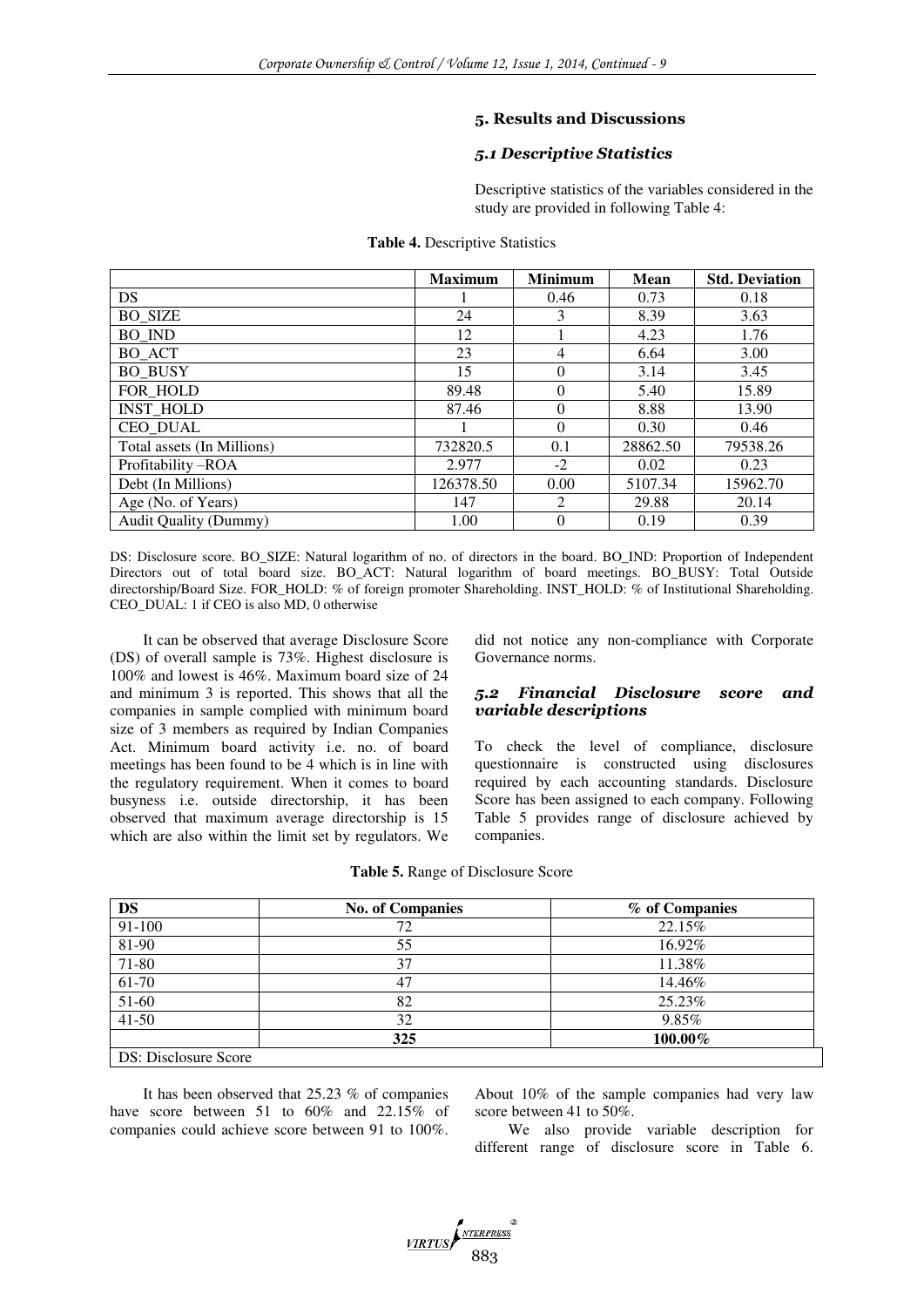| <b>DS</b> | No. of<br><b>Companies</b> | $%$ of<br><b>Companies</b> |           | <b>Board</b><br><b>Size</b> | Direc.         | Inde. Prop IDs | No. of<br>meetings | Outside          | <b>Avg. Outside</b><br>Directorship Directorship | Foreign<br>Promoter<br>Holding | <b>Institutional</b><br><b>Investor</b><br>Holding |
|-----------|----------------------------|----------------------------|-----------|-----------------------------|----------------|----------------|--------------------|------------------|--------------------------------------------------|--------------------------------|----------------------------------------------------|
| 91-100    | 72                         | 22.15%                     | Mean      | 10.03                       | 4.58           | 0.53           | 6.42               | 38.87            | 3.84                                             | 9.45                           | 12.94                                              |
|           |                            |                            | Max       | 23                          | 12             | $\mathbf{1}$   | 17                 | 140              | $\overline{15}$                                  | 89.48                          | 87.46                                              |
|           |                            |                            | Min       | $\overline{4}$              | $\overline{2}$ | 0.15           | $\overline{4}$     | $\overline{0}$   | $\overline{0}$                                   | $\overline{0}$                 | $\overline{0}$                                     |
|           |                            |                            | SD        | 4.24                        | 2.28           | 0.24           | 2.90               | 32.49            | 3.24                                             | 22.29                          | 17.13                                              |
| 81-90     | 55                         | 16.92%                     | Mean      | 8.45                        | 4.40           | 0.58           | 6.78               | 35.00            | 3.82                                             | 8.62                           | 7.80                                               |
|           |                            |                            | Max       | 20                          | $\overline{9}$ | $\mathbf{1}$   | 18                 | 140              | $\overline{15}$                                  | 79.98                          | 42.53                                              |
|           |                            |                            | Min       | 3                           | $\mathbf{1}$   | 0.09           | $\overline{4}$     | $\overline{0}$   | $\mathbf{0}$                                     | $\boldsymbol{0}$               | $\mathbf{0}$                                       |
|           |                            |                            | <b>SD</b> | 3.66                        | 1.71           | 0.22           | 3.10               | 37.08            | 4.47                                             | 19.54                          | 12.47                                              |
| 71-80     | $\overline{37}$            | 11.38%                     | Mean      | 8.05                        | 4.22           | 0.58           | 6.68               | 34.29            | 3.98                                             | 9.61                           | 10.81                                              |
|           |                            |                            | Max       | 19                          | $\tau$         | $\mathbf{1}$   | 15                 | 119              | 14.33                                            | $\overline{69.45}$             | 43.18                                              |
|           |                            |                            | Min       | $\overline{3}$              | $\overline{2}$ | 0.18           | $\overline{4}$     | $\overline{0}$   | $\overline{0}$                                   | $\overline{0}$                 | $\overline{0}$                                     |
|           |                            |                            | <b>SD</b> | 2.83                        | 1.36           | 0.23           | 2.56               | 33.46            | 4.04                                             | 19.84                          | 12.66                                              |
| 61-70     | 47                         | 14.46%                     | Mean      | 7.77                        | 4.02           | 0.55           | 6.87               | 24.85            | 2.92                                             | 2.48                           | 6.84                                               |
|           |                            |                            | Max       | $\overline{16}$             | $\overline{8}$ | $\mathbf{1}$   | 17                 | 121              | 11.80                                            | 45.99                          | 53.05                                              |
|           |                            |                            | Min       | 3                           | $\mathbf{1}$   | 0.13           | $\overline{4}$     | $\overline{0}$   | $\overline{0}$                                   | $\overline{0}$                 | $\overline{0}$                                     |
|           |                            |                            | <b>SD</b> | 2.80                        | 1.65           | 0.21           | 3.31               | 23.02            | 3.09                                             | 9.55                           | 12.19                                              |
| $51 - 60$ | 82                         | 25.23%                     | Mean      | 7.62                        | 4.12           | 0.57           | 6.89               | 20.18            | 2.18                                             | 1.35                           | 8.54                                               |
|           |                            |                            | Max       | 16                          | 8              | $\mathbf{1}$   | 23                 | 61               | 12.20                                            | 33.80                          | 48.32                                              |
|           |                            |                            | Min       | 3                           | $\overline{2}$ | 0.15           | $\overline{4}$     | $\overline{0}$   | $\overline{0}$                                   | $\overline{0}$                 | $\overline{0}$                                     |
|           |                            |                            | <b>SD</b> | 2.93                        | 1.58           | 0.19           | $3.\overline{3}3$  | 16.85            | 2.67                                             | 5.28                           | 14.22                                              |
| $41-50$   | $\overline{32}$            | 9.85%                      | Mean      | 7.87                        | 3.68           | 0.55           | 5.84               | 16.78            | 2.23                                             | 0.41                           | 3.10                                               |
|           |                            |                            | Max       | 24.00                       | $\overline{7}$ | $\mathbf{1}$   | $\overline{11}$    | $\overline{51}$  | 10.75                                            | 8.49                           | 35.45                                              |
|           |                            |                            | Min       | $\overline{4}$              | $\overline{2}$ | 0.17           | $\overline{4}$     | $\boldsymbol{0}$ | $\mathbf{0}$                                     | $\boldsymbol{0}$               | $\boldsymbol{0}$                                   |
|           |                            |                            | <b>SD</b> | 4.62                        | 1.40           | 0.23           | 2.05               | 15.77            | 2.68                                             | 1.69                           | 7.26                                               |
|           | 325                        | 100.00%                    |           |                             |                |                |                    |                  |                                                  |                                |                                                    |

**Table 6.** Variable Description at different Disclosure score level

We can observe that companies with higher board size (mean of 10.3) and outside directorship (mean of 38.87) have achieved higher disclosure score (between 91 to 100%). The average proportion of independent directors remains almost same at different level of disclosure score. This may be because most of the companies have just complied with the regulatory requirement (Mean is 57% to 61% across different ranges of disclosure scores). Higher average of foreign promoter holding (mean between 8 to 10%) is observed for companies with higher

disclosure range (71 to 100%). Average institutional ownership is higher  $(12.94 \text{ and } 10.81\%)$  for the firm with higher disclosures score range (91 to 100 and 71 to 80%).

## *5.3 Correlation Analysis*

We present Pearson correlations in Table 7 to identify possible correlations between variables considered in the study.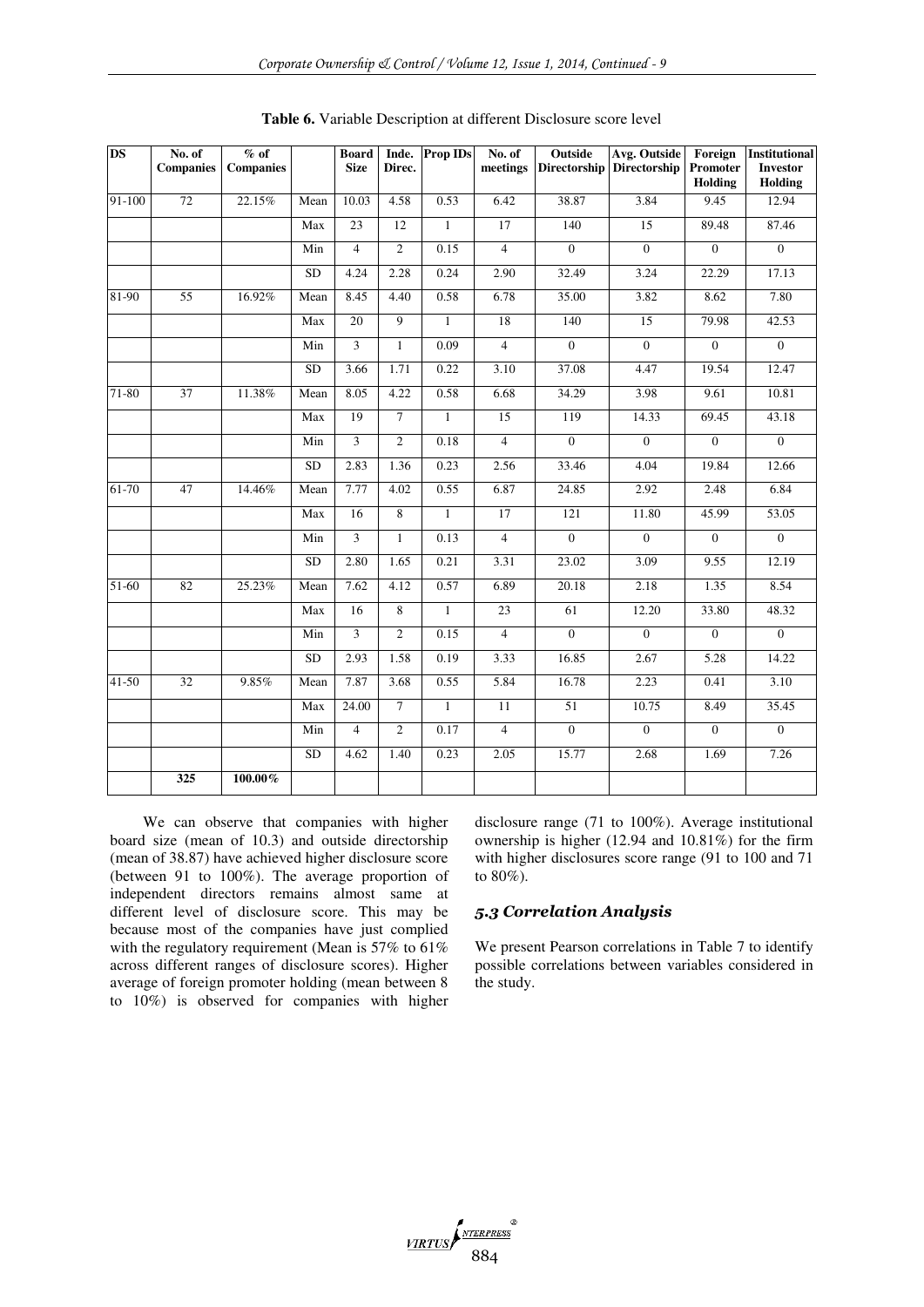|                                                              | <b>DS</b>  |                      |         |           |           | BO_SIZE BO_IND BO_ACT BO_BUSY FORPROM_HOLD INST_HOLD CEO_DUAL ASSETS ROA LEV AUD_QUA AGE |             |         |           |               |      |      |  |
|--------------------------------------------------------------|------------|----------------------|---------|-----------|-----------|------------------------------------------------------------------------------------------|-------------|---------|-----------|---------------|------|------|--|
| <b>DS</b>                                                    |            |                      |         |           |           |                                                                                          |             |         |           |               |      |      |  |
| <b>BO SIZE</b>                                               | $.274***$  |                      |         |           |           |                                                                                          |             |         |           |               |      |      |  |
| <b>BO_IND</b>                                                | $-.021$    | $-498**$             | 1       |           |           |                                                                                          |             |         |           |               |      |      |  |
| <b>BO ACT</b>                                                | .056       | .108                 | .068    | 1         |           |                                                                                          |             |         |           |               |      |      |  |
| <b>BO BUSY</b>                                               | $.217$ **  | $-.037$              | .063    | $-.013$   |           |                                                                                          |             |         |           |               |      |      |  |
| FOR HOLDING                                                  | .231"      | .053                 | $-.004$ | .074      | $.175***$ |                                                                                          |             |         |           |               |      |      |  |
| <b>INST HOLDING</b>                                          | $.151^{*}$ | $.144$ <sup>**</sup> | $-.028$ | .078      | $.407*$   | $.152$ **                                                                                | -1          |         |           |               |      |      |  |
| <b>CEO DUAL</b>                                              | $-.015$    | .010                 | .004    | .065      | $-.072$   | $-.056$                                                                                  | $-.025$     |         |           |               |      |      |  |
| LOG_TA                                                       | $.270*$    | $.184^{**}$          | .034    | .068      | $.595***$ | .248                                                                                     | $.530^{**}$ | .029    |           |               |      |      |  |
| <b>ROA</b>                                                   | $183^{**}$ | $.218***$            | .055    | $.169**$  | $.151***$ | $.182^{**}$                                                                              | $.207***$   | .052    | $.228***$ | 1             |      |      |  |
| <b>LEV</b>                                                   | $-.001$    | .033                 | .068    | $.173***$ | .098      | $.184***$                                                                                | $.189***$   | .034    | $-.066$   | $120^{\circ}$ |      |      |  |
| AUD_QUA                                                      | $.293*$    | $.183***$            | .008    | .019      | $.211***$ | $.193***$                                                                                | $.287***$   | $-.009$ | $.303**$  | $120^{3}$     | .061 |      |  |
| LOG_AGE                                                      | .030       | $-.017$              | .016    | $-.048$   | $.253***$ | $.150^{**}$                                                                              | $.137*$     | $-.061$ | $.237**$  | .029          | .001 | .018 |  |
| **. Correlation is significant at the 0.01 level (2-tailed). |            |                      |         |           |           |                                                                                          |             |         |           |               |      |      |  |
| *. Correlation is significant at the 0.05 level (2-tailed).  |            |                      |         |           |           |                                                                                          |             |         |           |               |      |      |  |

#### **Table 7.** Pearson Correlations

DS: Disclosure score. BO\_SIZE: Natural logarithm of no. of directors in the board. BO\_IND: Proportion of Independent Directors out of total board size. BO\_ACT: Natural logarithm of board meetings. BO\_BUSY: Total Outside directorship/Board Size. FOR\_HOLD: % of foreign promoter Shareholding. INST\_HOLD: % of Institutional Shareholding. CEO\_DUAL: 1 if CEO is also MD, 0 otherwise. LOG\_TA: Natural logarithm of Total Assets. ROA: Profit after tax/Total assets. LEV: Debt/Debt + Equity. AUD\_QUA: 1 if Audited by Big 4 and 0 if Audited by Non-Big 4. LOG\_AGE: Natural logarithm of company age.

The results suggest that disclosure score is correlated with board size, board busyness, foreign holding and institutional holding. Amongst firm attributes; size, profitability and audit quality are found to be significantly correlated with disclosure score.

Higher correlations (.59) have been found between board busyness and size of the firm and also between institutional holding and size of the firm (.53). Other significant correlations are highlighted in the table. Considering several significant correlations amongst variables, we have also tested the data for multicollinearity by calculating VIF values. The results are presented in Table 8 along with regression results and shows that Maximum VIF is 2.33 amongst all the models used in the study. Since the VIF is less than 10, multicollinearity problem is not cause of concern (Myers, 1990).

#### *5.4 Regression Results*

We present regression results in for models tested using OLS in Table 8.

Model 1 considers board structure variables as independent variables along with firm characteristics as control variables. We find positive association between board busyness and disclosures as well as between board size and disclosure. Our results support resource dependency theory which suggests that board of directors provide essential resources in the form of knowledge and expertise and agency theory which suggests the monitoring role of directors (Hillman & Dalziel, 2003; Nicholson et. al., 2007). Several studies have also indicated that larger boards reduce dominance of CEO (Forbes and Milliken, 1999; Goodstein et. al., 1994) which may encourage more disclosures for stakeholders. However, we do not find any association between board independence and disclosure as well as between board activeness and disclosure.

Model 2 considers ownership structure variables as independent variables along with firm characteristics as control variables. We find positive association between foreign shareholding and disclosures. This may be because firm with foreign holdings are mainly multinationals and accountable to various regulatory requirements. Haniffa (2002) and Singhvi (1968) also found proportion of foreign ownership as significantly related level of disclosure. We do not find any association between institutional investors' shareholding and disclosures. Our result do not see any impact of CEO duality (CEO also being MD) on disclosures and it does not support that CEO duality will negatively affect disclosures.

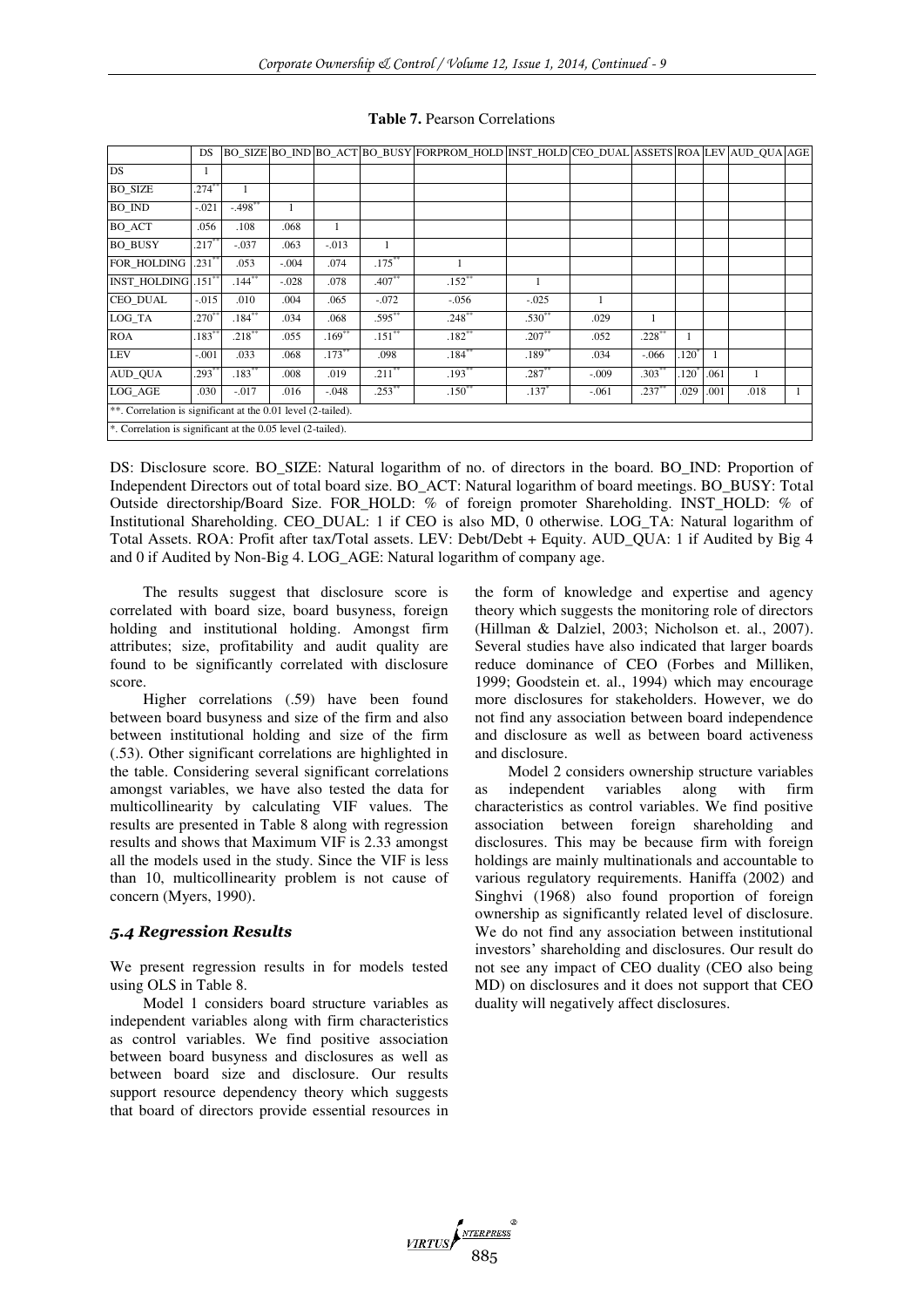| Regression Estimates (Dependent Variable: Disclosure Score) (N=325) |                               |            |                    |            |                     |            |  |  |  |
|---------------------------------------------------------------------|-------------------------------|------------|--------------------|------------|---------------------|------------|--|--|--|
|                                                                     | Model 1                       |            | Model 2            |            | Model 3             |            |  |  |  |
|                                                                     | <b>Coefficients</b><br>t-stat |            | <b>Coefficient</b> | t-stat     | <b>Coefficients</b> | t-stat     |  |  |  |
| <b>BO_SIZE</b>                                                      | 0.220                         | $3.329***$ |                    |            | 0.235               | $3.591***$ |  |  |  |
| <b>BO_IND</b>                                                       | 0.065                         | 1.271      |                    |            | 0.075               | 1.475      |  |  |  |
| <b>BO_ACT</b>                                                       | $-0.009$                      | $-0.162$   |                    |            | $-0.016$            | $-0.292$   |  |  |  |
| <b>BO_BUSY</b>                                                      | 0.008                         | 2.284**    |                    |            | 0.008               | 2.439**    |  |  |  |
| FOR_HOLDING                                                         |                               |            | 0.002              | $2.804***$ | 0.002               | $3.144***$ |  |  |  |
| <b>INST_HOLDING</b>                                                 |                               |            | $\theta$           | $-0.061$   | $\Omega$            | $-0.228$   |  |  |  |
| CEO_DUAL                                                            |                               |            | $-0.002$           | $-0.076$   | 0.005               | 0.239      |  |  |  |
| LOG_TA                                                              | 0.008                         | 0.789      | 0.021              | $2.004**$  | 0.004               | 0.33       |  |  |  |
| <b>ROA</b>                                                          | 0.089                         | 1.906*     | 0.101              | $2.175**$  | 0.089               | 1.925*     |  |  |  |
| <b>LEV</b>                                                          | 0.001                         | 0.454      | 0.001              | 0.434      | 0.001               | 0.45       |  |  |  |
| <b>AUD_QUA</b>                                                      | 0.092                         | $3.668***$ | 0.101              | 3.996***   | 0.083               | $3.296***$ |  |  |  |
| LOG_AGE                                                             | $-0.020$                      | $-0.571$   | $-0.023$           | $-0.660$   | $-0.031$            | $-0.891$   |  |  |  |
| Constant                                                            | 0.462                         | 4.609      | 0.664              | 12.406     | 0.47                | 4.704      |  |  |  |
| R <sub>2</sub>                                                      | 0.165                         |            | 0.148              |            | 0.192               |            |  |  |  |
| Adj R2                                                              | 0.141                         |            | 0.126              |            | 0.16                |            |  |  |  |
| F value                                                             | 6.839                         |            | 6.781              |            | 6.091               |            |  |  |  |
| P value                                                             | $\Omega$                      |            | $\Omega$           |            | $\Omega$            |            |  |  |  |
| Max. VIF                                                            | 1.817                         |            | 1.662              |            | 2.223               |            |  |  |  |
| *** Significant at 0.01 level                                       |                               |            |                    |            |                     |            |  |  |  |
| ** Significant at 0.05 level                                        |                               |            |                    |            |                     |            |  |  |  |
| *Significant at 0.1 level                                           |                               |            |                    |            |                     |            |  |  |  |

#### **Table 8.** Regression Results

DS: Disclosure score. BO\_SIZE: Natural logarithm of no. of directors in the board. BO\_IND: Proportion of Independent Directors out of total board size. BO\_ACT: Natural logarithm of board meetings. BO\_BUSY: Total Outside directorship/Board Size. FOR\_HOLD: % of foreign promoter Shareholding. INST\_HOLD: % of Institutional Shareholding. CEO\_DUAL: 1 if CEO is also MD, 0 otherwise. LOG\_TA: Natural logarithm of Total Assets. ROA: Profit after tax/Total assets. LEV: Debt/Debt + Equity. AUD\_QUA: 1 if Audited by Big 4 and 0 if Audited by Non-Big 4. LOG\_AGE: Natural logarithm of company age.

In model 3 we consider all the board structure variables, ownership Structure variables and firm characteristics as independent variables. Our results are consistent with model 2 and 3 as we find board size, board busyness and foreign shareholding as significant variables positively affecting disclosures. Amongst firm characterists as control variables (in model 2, 3 and 4), audit quality is significant for all models, however size is significant only in model 2. Profitability is also significant consistently (at 10% level in Model 1 and 3 and at 5% level in Model 2). We do not find any association between age and disclosures.

## **6. Conclusions**

Considering the importance of disclosures and effective corporate governance in increasing investors' confidence and bring accountability to the stakeholders, the study aims at identifying possible impact of board structure, ownership structure and firm attributes on financial disclosure. We find that average disclosure score for listed Indian companies are low (73%) the minimum being just 46%. These scores indicate that there are many companies who do not comply with disclosure requirements of accounting standards. This is alarming, considering the fact that we have only considered listed companies which are audited and supervised by the Stock exchange and Securities and Exchange Board of India (SEBI). However, we did not notice any noncompliance with Corporate Governance norms.

We provide mixed evidence for agency theory and resource dependence theory when we test impact of board structure variables on financial disclosure controlling for firm attributes. We find board size and board busyness (outside directorship) to be positively related to financial disclosure. Larger board plays effective monitoring role (agency theory) and also brings knowledge and expertise which improves

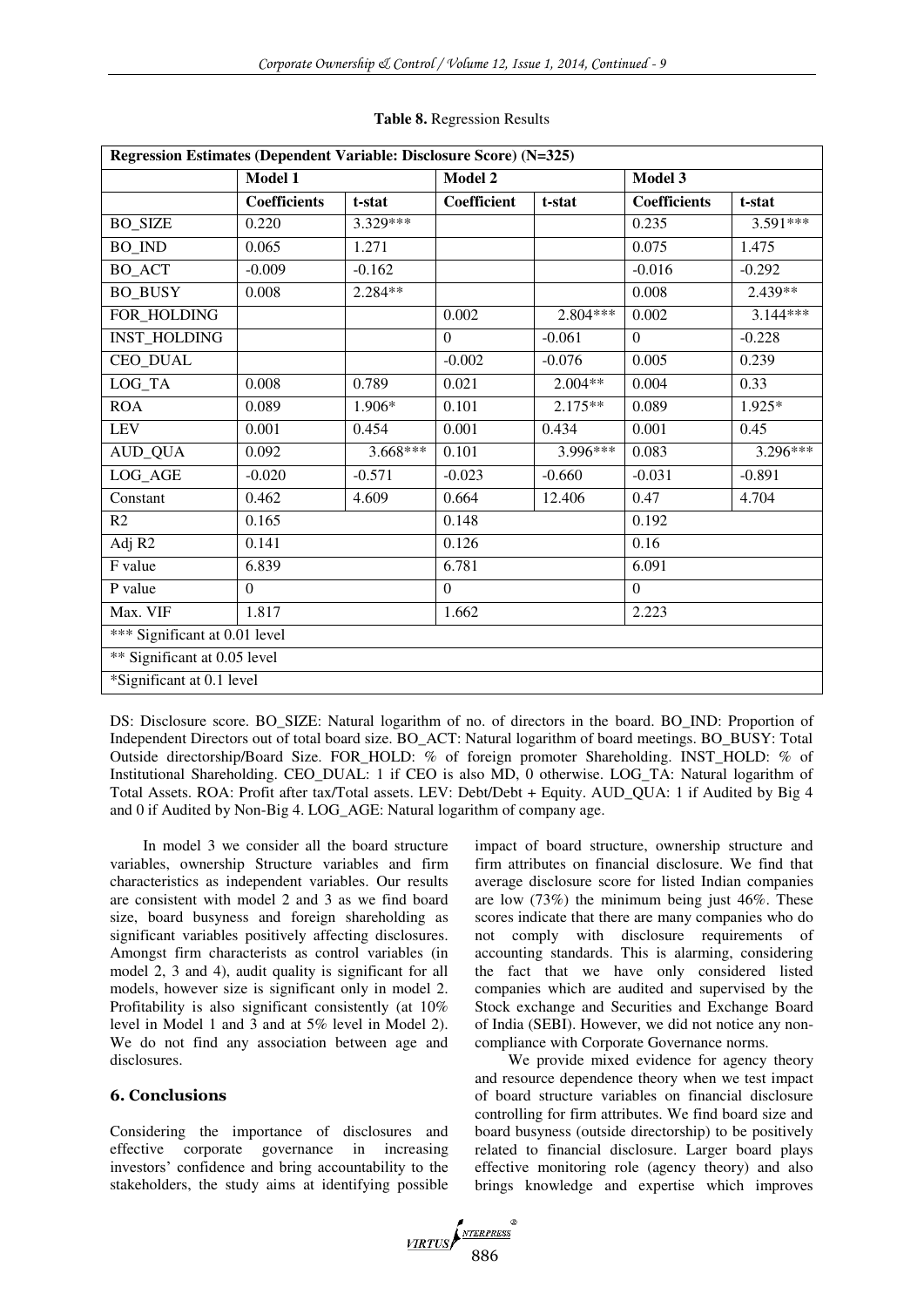disclosures (resource dependency theory). Their exposure to different business environments through outside directorship (resource dependency theory) is also found to be positively affecting disclosures. We do not find any influence of board independence (agency theory) and board activity on disclosures.

Considering ownership concentration variables we find foreign promoter holding to be associated with disclosures. This may be because foreign promoters have to comply with various regulatory requirements from different countries. We do not find any influence of higher institutional ownership on financial disclosure. Our findings do not support the view that CEO duality may compromise the disclosure (agency theory). We do not find any impact CEO duality (CEO and MD being same) on disclosures.

Findings of the paper are subject to a few limitations. We had to exclude several companies due to non-availability of annual report. The compliance level of such companies may be low but we are unable to capture the same. We rely on financial statements and other information as published in the annual report. We are unable to know the correctness of such information. We have considered accounting standards disclosures which are mainly financial disclosures. This study can be further extended by considering non-financial disclosures made by the companies.

Despites limitations, our study provides useful insights for policy makers and regulators. It can act as feedback to standard setting bodies and regulators. The low disclosure scores signal the need for better monitoring by SEBI and ICAI. We also see influence of corporate governance variables on disclosures and this may help policy makers to frame appropriate policies so that effective corporate governance also leads to improved disclosures.

#### **Notes**

- 1. The Confederation of Indian Industry (CII) released a final report entitled "Desirable Corporate Governance: A Code" in April 1998. Available at http://www.acgaasia.org/public/files/CII\_code\_1998.pdf.
- 2. "Report of Committee Appointed by SEBI on Corporate Governance under the chairmanship of Shree Kumar Mangalam Birla" (Birla Committee Report). Available at http://www.sebi.gov.in/commreport/corpgov.html.
- 3. Kumar Mangalam Birla is an Indian industrialist and the Chairman of the Aditya Birla Group, one of the largest conglomerate corporations in India.
- 4. Big 4 Auditors considered in the paper are Deloitte, PwC, E & Y and KPMG based on their revenues from professional audit and related services provided by them globally.

#### **References**

- 1. Adams, R. (2003), "*What do Boards do? Evidence from Board Committee and Director Compensation data"*, Working Paper, University of Queensland.
- 2. Ahmed, K. and Nicholls, D. (1994), "The Impact of Non-Financial Company Characteristics on Mandatory Disclosure Compliance in Developing Countries: The Case of Bangladesh", *The International Journal of Accounting*, 29: 62–77.
- 3. Apostolos, K. A. and Konstantinos, A. N. (2009), "Voluntary accounting disclosure and corporate governance: evidence from Greek listed firms", *International Journal of Accounting and Finance*, 1(4):  $395 - 414$ .
- 4. Barako, Dulacha G. and Hancock, Phil and Izan, H.Y. (2006), "Factors Influencing Voluntary Corporate Disclosure by Kenyan Companies", *Corporate Governance: An International Review,* 14 (2):107-125.
- 5. Baysinger, B. D. & Butler, H. (1985), "Corporate governance and the board of directors: Performance effects of change in board composition", *Journal of Law, Economics, and Organization*, 1: 101– 134.
- 6. Beasley, Mark. (1996), "An empirical analysis of relationship between board of director composition and financial statement fraud", *The Accounting Review*, 71: 443-465.
- 7. Belkaoui A and Kahl. (1978), "*Corporate Financial Disclosures in Canada"*, Research Monograph of the Canadian Certified General Accountants Association*, Vancouver*.
- 8. Bhagat, S. & Bolton, B. (2008), "Corporate governance and firm performance", *Journal of Corporate Finance*, 14: 257–273.
- 9. Bradbury, M. E. (1992), "Voluntary Disclosure of Financial Segment Data: New Zealand Evidence", *Accounting and Finance*, 32: 15–26.
- 10. Bushee, B. J. and Noe, C. F. (2000), "Corporate Disclosure Practices, Institutional Investors and Stock Return Volatility", *Journal of Accounting Research*, 38(Supplement) : 171–202.
- 11. Buzby, S. L. (1974), "Selected items of Information and their Disclosure in Annual Reports", *The Accounting Review*, 49 (3): 423-435.
- 12. Carson, E. and Simnett, R. (1997). "Voluntary Disclosure of Corporate Governance Practices". *University of New South Wales*.
- 13. Cerf, A. R. (1961), "*Corporate Reporting and Investment Decisions"*, Berkley, CA: University of California Press.
- 14. Chen, J.P., Charles, & Jaggi, B. L. (1998), "The Association between independent nonexecutive directors, family", *Journal of Accounting and Public Policy* 19 : 285-310.
- 15. Choi, F. D. S. (1973), "Financial disclosure and entry to European Markets", *Journal of Accounting Research*, 11: 159-179.
- 16. Chow, C.W., and Wong-Boren, A. (1987), "Voluntary Financial Disclosure by Mexican Corporations", *The Accounting Review*, 62:533-541.
- 17. Coles, J. W., McWilliams, V. B., & Sen, N. (2001), "An examination of the relationship of governance mechanisms to performance", *Journal of Management*,  $27 \cdot 23 - 50$
- 18. Cooke, T E. (1992), "The Impact of Size, Stock Market Listing and Industry Type on the Disclosure in the

VIRTUS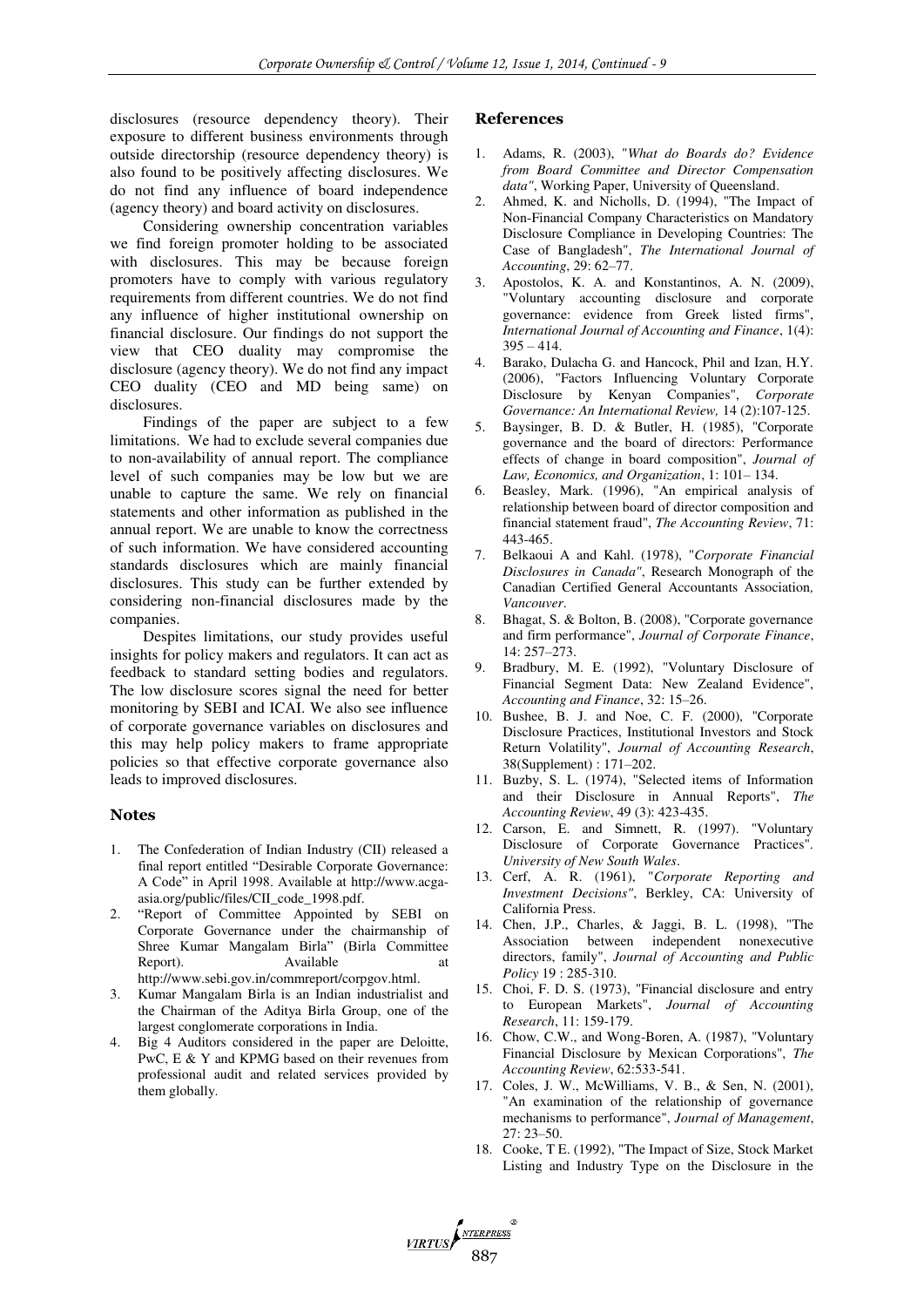Annual Reports of Japanese Listed Corporations", *Accounting and Business Research*, 22:229-237.

- 19. Craswell, A.T. and Taylor, S.L. (1992), "Discretionary Disclosure of Reserves by Oil and Gas Companies: An Economic Analysis", *Journal of Business Finance and Accounting*. 19 (2) :295-308.
- 20. Davila, M., & Watkins, K. (2009), "*Corporate Governance and Turnovers in Mexico"*, Working Paper, Universidad Popular Auto´noma de Puebla.
- 21. De Angelo, L. (1981), "Auditor size and audit quality", *Journal of Accounting and Economics*, 3 :183-199.
- 22. Erhardt, N. L., Werbel, J., & Sharder, C. B. (2003), "Board of director diversity and firm financial performance", *Corporate Governance: An International Perspective*, 11: 102–111.
- 23. Fama, E., & Jensen, M. C. (1983), "Separation of ownership and Control", *Journal of Law and Economics*, 26(2): 301–325.
- 24. Ferraz, L., Fernandez, H., & Louvel, P. (2011),"Um ı´ndice de avaliac¸a˜o da qualidade da governanc¸a corporativa no Brasil", *R. Cont. Fin. – USP, Sa˜o Paulo,* 22(55): 45–63.
- 25. Forbes, D. P. & Milliken, F. (1999), "Cognition and corporate governance: Understanding board of directors as strategic decision: Making groups", *Academy of Management Review*, 3:489-505.
- 26. Forker, J. J. (1992), "Corporate governance and disclosure quality", *Accounting and Business Research*, 22 (86): 111-124.
- 27. Garcia Lara, J., Garcia Osma, B., & Pen˜alva, F. (2009), "Accounting conservatism and corporate governance", *Review of Accounting Studies*, 14(1):161–201.
- 28. Giner, B. (1997), "The influence of company characteristics and accounting regulation on information disclosed by Spanish firms", *The European Accounting Review*, 6(1):45-68.
- 29. Goodstein, J., Gautam, K., & Boeker, W. (1994), "The effects of board size and diversity on strategic change", *Strategic Management Journal*, 22:1087-1111.
- 30. Haniffa, R. M. and Cooke, T. E. (2002), "Culture, Corporate Governance and Disclsoure in Malaysian Corproations", *Abacus*, 38: 317–349.
- 31. Hashim, H. A., & Devi, S. S. (2008), "Board Independence, CEO duality and accrual management Malaysian evidence", *Asian Journal of Business and Accounting*, 1(1) : 27–46.
- 32. Hillman, A. J., and Dalziel, T. (2003), "Boards of directors and firm performance: Integrating agency and resource dependence perspectives", *Academy of Management Review*, 28: 383-396.
- 33. Hossain, M., and Adams, M. (1995), "Voluntary Financial Disclosure by Australian Listed Companies", *Australian Accounting Review*, 5: 45-55.
- 34. Jackling, B., & Johl, S. (2009), "Board structure and firm performance: Evidence from India's top companies", *Corporate Governance: An International Review*, 17(4): 492– 509.
- 35. Jensen, M. & Meckling, W. (1976), "Theory of the firm: Managerial", *Journal of Financial Economics*, 3(4) : 305–360.
- 36. Jensen, M. (1986), "Agency costs of free cash flow, corporate finance, and takeovers", *American Economic Review*, 76 : 323–329.
- 37. Joshi P L and Mudhahki Jawahar Al. (2001), "Empirical Study of Compliance with International Accounting Standards (IAS-1) by Sock Exchange

Listed Companies in Bahrain", *Journal of Financial Management and Analysis*, 14(2): 43-54.

- 38. Karim, A.K.M.W. (1996), "The association between corporate attributes and the extent of corporate disclosure", *Journal of Business Studies, University of Dhaka,* 17(2): 89– 124.
- 39. Klapper, L. F. & Love, I. (2004), "Corporate governance, investor protection", *Journal of Corporate Finance*, 10: 703–728.
- 40. L.L. Eng, Y.T. Mak. (2003), "Corporate governance and voluntary disclosure", *Journal of Accounting and Public Policy*, 22(4), 325-345.
- 41. La Porta, R., Lopez-de-Silanes, F., Shleifer, A., & Vishny, R. (2000), "Investor protection and corporate governance", *Journal of Financial Economics*, 58: 3– 27.
- 42. Lang, M., and Lundholm, R. (1993), "Cross-Sectional Determinants of Analyst Ratings of Corporate Disclosures", *Journal of Accounting Research*, 31(2) : 246-271.
- 43. Lang M. & Lundholm R. (2000), "Voluntary disclosure and equity", *Contemporary Accounting Research*, 17(4): 623–669.
- 44. Leftwich, R., Watts, R., & Zimmerman, J. (1981), "Voluntary corporate disclosure: the case of interim reporting", *Journal of Accounting Research*, 19: 50–77.
- 45. Leuz, C., Nanda, D., & Wysocki, P. (2003), "Earnings management", *Journal of Financial Economics*, 69(3): 505–527.
- 46. Lipton, Martin and Jay W. Lorsch. (1992), "A modest proposal for improved corporated governance" , *Business Lawyer*, 48: 59-77.
- 47. Lobo, G.J., & Zhou, J. (2001), "Disclosure quality and earnings management", *Asia–Pacific Journal of Accounting and Economics Symposium.* Hong Kong.
- 48. McKinnon, J.L. and Dalimunthe, L. (2009), "Voluntary disclosure of segment information by Australian diversified companies", *Accounting and Finance*, 33  $(1): 33-50.$
- 49. Menon, K., & Williams, J. (1994), "The use of Audit Committee for monitoring", *Journal of Accounting and Public Policy*, 13(2) :121-139.
- 50. Mora, A and Rees, W. (1998), "The early adoption of consolidated accounting in Spain", *European Accounting Review*, 7 (4) : 675-696.
- 51. Myers, R. H. (1990), "*Classical and modern regression with applications*" (2nd Edition), Boston:PWS-Kent.
- 52. Nangia, R S. (2005), "*Disclosures Practices Of Corporate Sector*", New Century Publications.
- 53. Nazli A. Mohd Ghazali, (2008), "Voluntary disclosure in Malaysian corporate annual reports: views of stakeholders", Social Responsibility Journal, Vol. 4 Iss: 4, pp.504 - 516
- 54. Nicholson, G.J. & Kiel, G.C. (2007),"Can directors impact performance? A case-based test of three theories of corporate governance", *Corporate Governance- An International Review*, 15: 585-608.
- 55. Owusu Ansah, S. (1998), "The Impact of Corporate Attributes on the Extent of Mandatory Disclosure and Reporting by Listed Companies in Zimbabwe", *The International Journal of Accounting*, 33: 605-631.
- 56. Patelli, L., & Prencipe, A. (2007), "The relationship between voluntary disclosure and independent directors in the presence of a dominant shareholder",*European Accounting Review*, 16: 5–33.

VIRTUS 888